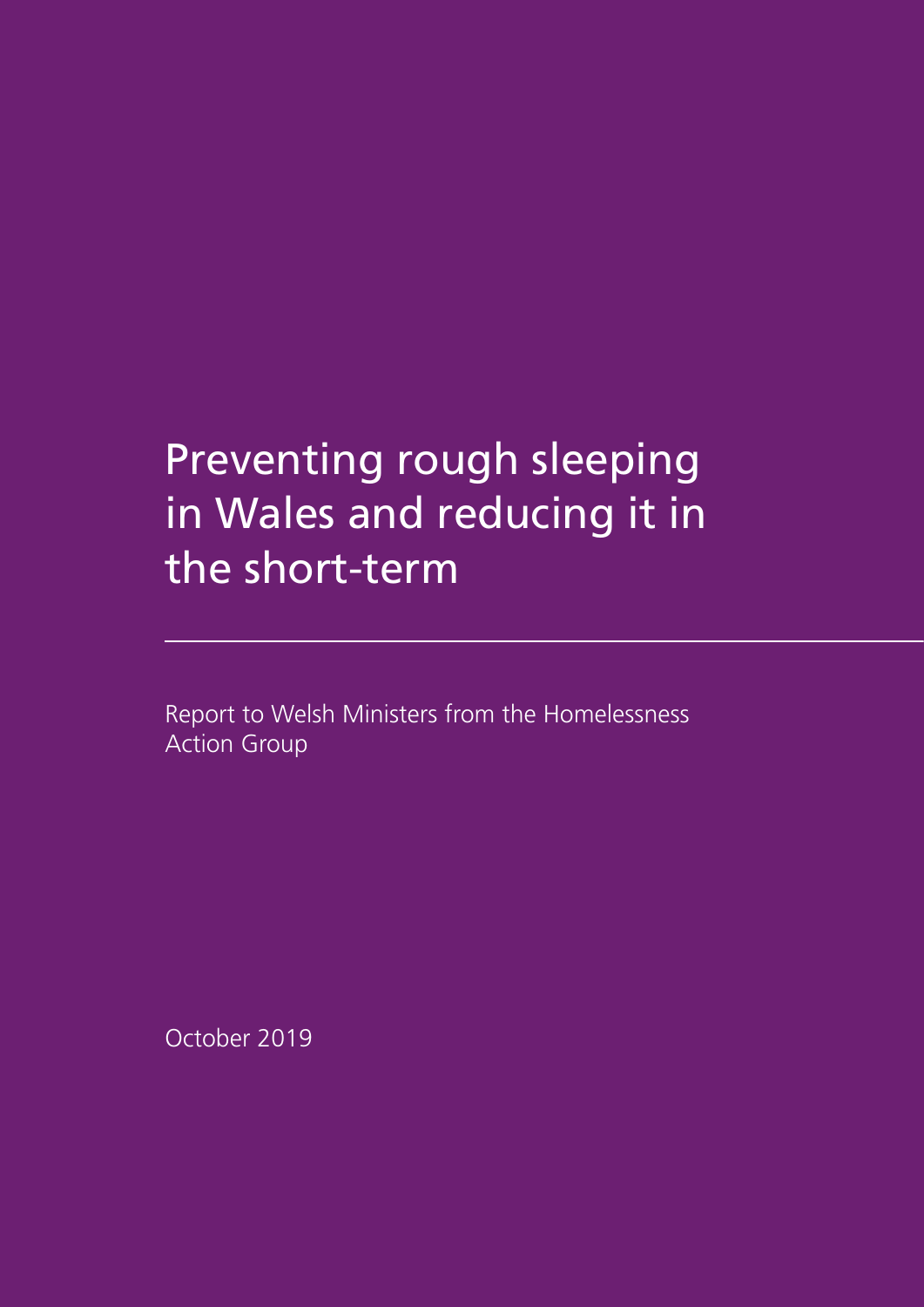Mae'r ddogfen yma hefyd ar gael yn Gymraeg. This document is also available in Welsh.

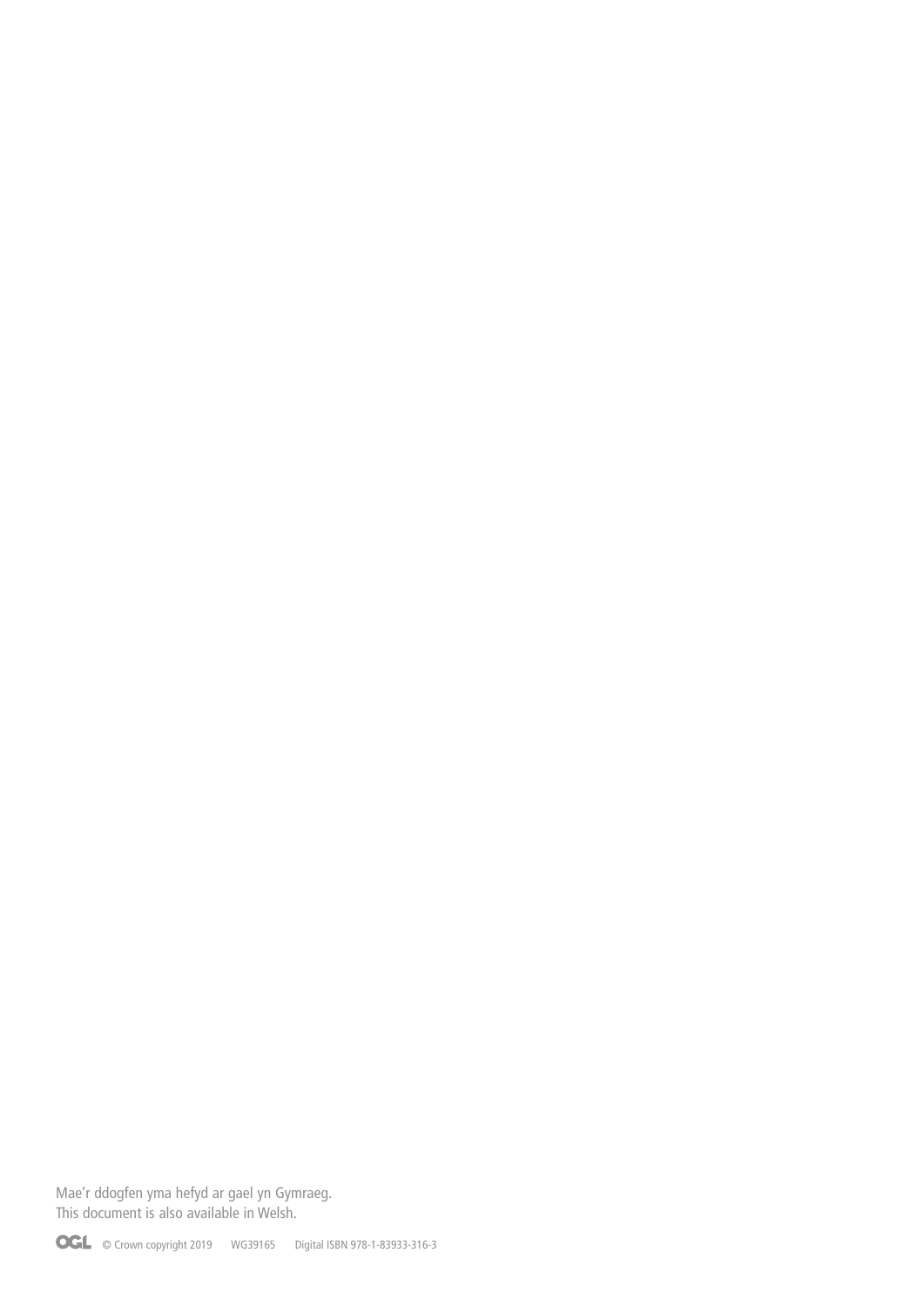# **Preventing rough sleeping in Wales and reducing it in the short-term**

First report by the Homelessness Action Group for the Welsh Government, October 2019

## About the Homelessness Action Group

The Welsh Government set up the Homelessness Action Group (the Action Group) to recommend the steps needed to end homelessness in Wales. The Minister for Housing and Local Government, Julie James AM, asked the Action Group to answer the following questions:

- 1. What framework of policies, approaches and plans are needed to end homelessness in Wales? (What does ending homelessness actually look like?)
- 2. What immediate actions can we take to reduce rough sleeping between now and the winter of 2019/20, and to end rough sleeping altogether?
- 3. How do we put the delivery of rapid and permanent rehousing at the heart of preventing, tackling and ending homelessness?
- 4. How can we ensure joined-up local partnerships and plans are put in place to prevent, tackle and end homelessness throughout Wales?

This report is the first of the Homelessness Action Group and addresses question 2. We have separated our recommendations into very short term actions between now and winter 2019/20; and actions to prevent rough sleeping altogether.

The recommendations focus particularly on areas of devolved responsibility but inevitably there are some recommendations that need action from non-devolved services, such as police, criminal justice or welfare, and the recommendations identify how this could be done.

#### Group members

- Jon Sparkes (chair) Chief Executive, Crisis
- Bonnie Navarra Assistant Police and Crime Commissioner for South Wales, seconded to the Office of the Future Generations Commissioner
- Clare Budden CEO, Clwyd Alyn Housing Association
- Clarissa Corbisiero Director of Policy and External Affairs, Community Housing Cymru
- Frances Beecher Chief Executive, Llamau, and chair of End Youth Homelessness Cymru
- Gaynor Toft, Corporate Manager (Housing), Ceredigion County Council
- Glynne Roberts Programme Manager, Well North Wales, Betsi Cadwaladr University Health Board
- John Puzey Chief Executive, Shelter Cymru
- Katie Dalton Director, Cymorth Cymru
- Lindsay Cordery-Bruce Chief Executive, The Wallich
- Naomi Alleyne Director of Social services and Housing, Welsh Local Government Association
- Dr Peter Mackie Reader, Cardiff University
- Tamsin Stirling Freelance homelessness and housing expert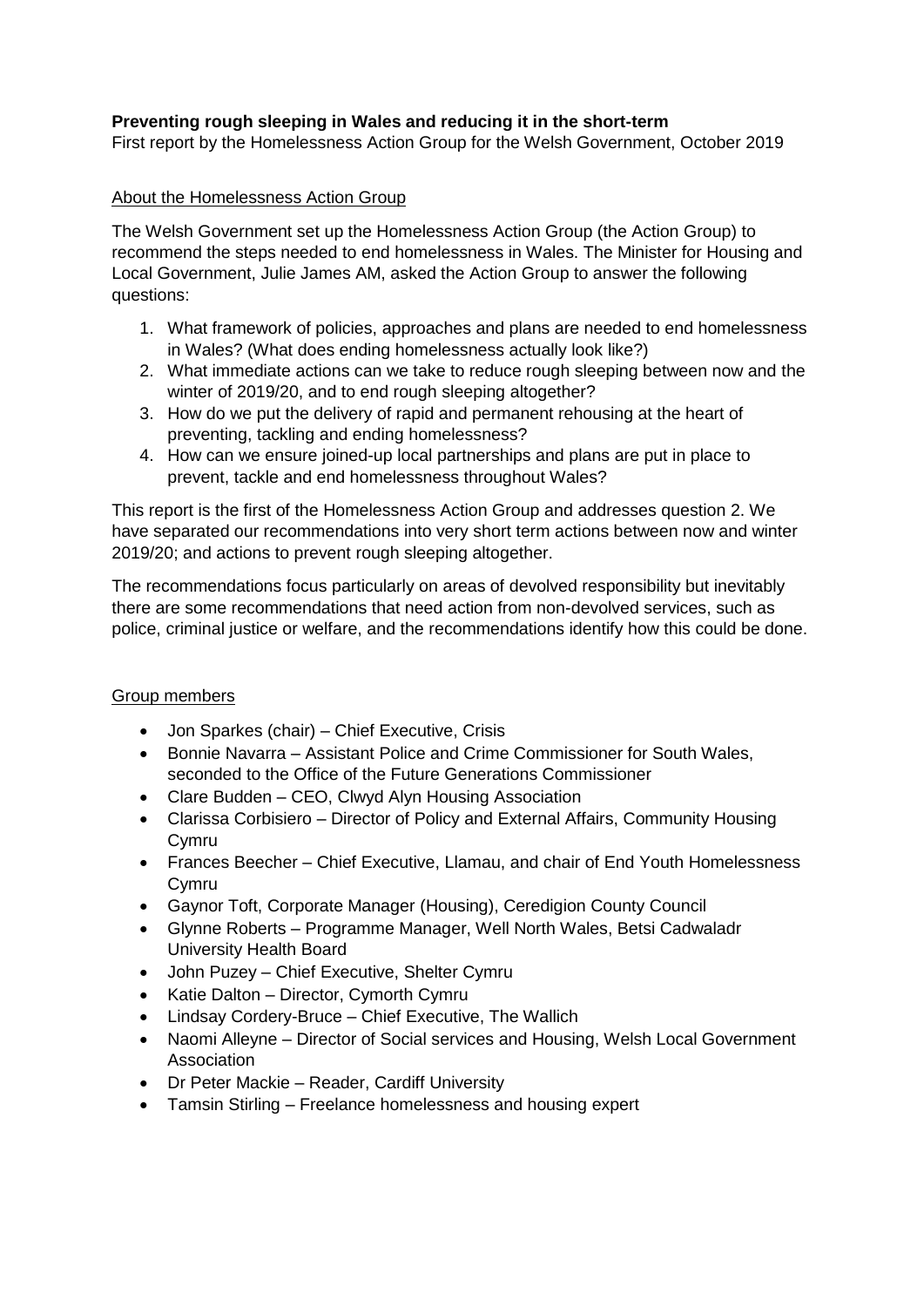#### **Summary of our recommendations**

This section provides the topline recommendations that focus on the outcomes needed. Please note that the report provides detail on *how* these outcomes can be delivered and which individuals or organisations should lead in delivering them.

#### **Reducing rough sleeping in the very short term (recommendations 1-4 are primarily for the four 'focus' areas)**

**Recommendation 1:** Ensure there are sufficient well-trained assertive outreach workers deployed, and empower outreach workers to be able to support people to move away from rough sleeping and into good quality and appropriate emergency, temporary or permanent accommodation and housing at the earliest opportunity.

**Recommendation 2:** Ensure that people sleeping rough can access the support they need by addressing barriers and misunderstandings that currently prevent this happening. This includes immediate voluntary short-term or permanent suspension of some laws or regulations, pending full consideration of the regulatory and legislative position. This also includes ensuring other public services deliver their commitments to support people who are sleeping rough.

**Recommendation 3:** Ensure that emergency and temporary alternatives to rough sleeping are available with the capacity needed, and the diversity of provision, to maximise impact and dignity.

**Recommendation 4:** Housing associations, local authorities and Welsh Government should use collective resources to maximise the number of social homes let to homeless households, particularly individuals who would otherwise sleep rough.

**Recommendation 5:** People and organisations that communicate about homelessness in public should agree a common approach to framing, messages and calls to action about homelessness. This will help members of the public and volunteers have a clearer idea about what they can do in the short term to help people who are rough sleeping or homeless, and in the longer term what they can do to help end homelessness.

#### **Preventing rough sleeping**

**Recommendation 6:** All public bodies must ensure that everybody discharged from a public institution has a sustainable housing solution.

**Recommendation 7:** Where people are identified as being at risk of homelessness, and ultimately rough sleeping, there needs to be a 'no wrong door' approach to action (and referral to housing support as a minimum).

**Recommendation 8:** Tenancy sustainment and rapid rehousing (including Housing First where appropriate) should be the default approach to support people who are at risk of homelessness or rough sleeping and brought about through a rapid rehousing transition process.

**Recommendation 9:** A pact should be agreed to ensure no evictions from social housing (or housing supported by the public purse) into homelessness, and increased allocations to homeless households.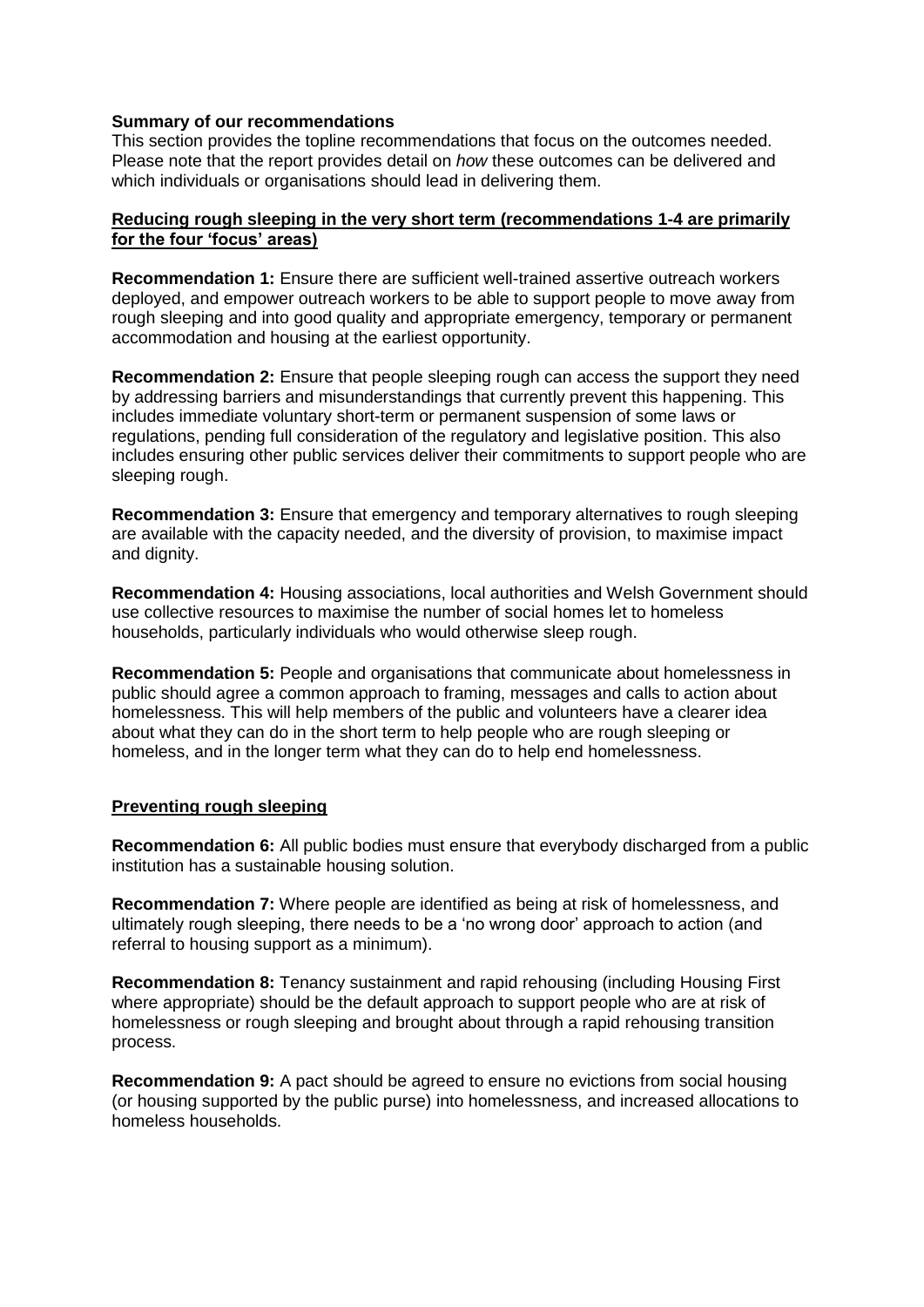**Recommendation 10:** Remove the barriers and address misunderstandings that stop people at risk of homelessness or who are rough sleeping from accessing the basic human need for adequate housing and support.

**Recommendation 11:** Commissioning of outreach services and other services for people who are rough sleeping or at risk of rough sleeping to promote sustained solutions that support people out of rough sleeping and homelessness for good.

**Recommendation 12**: National and local metrics and data collection need to be put in place to support the ambition to reduce rough sleeping to zero and to prevent homelessness in the short, medium and long term.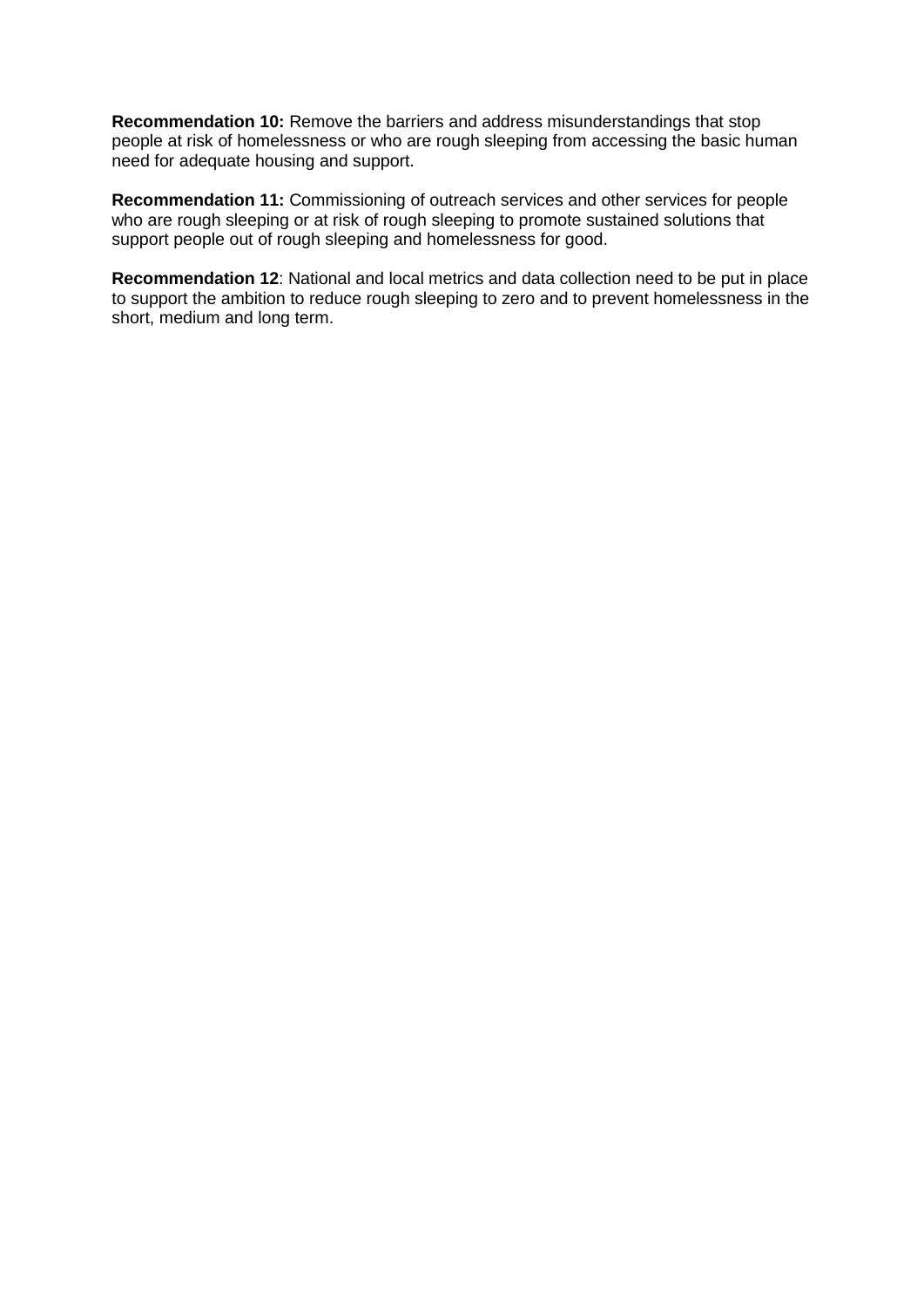# **The Action Group's approach**

This section describes the Action Group's general approach to its work and how it set about answering the rough sleeping questions the Minister asked.

# Group members

 $\overline{a}$ 

The group's chair and the Minister worked together to invite members to join the group. The chair has previous experience of chairing a similar group for the Scottish Government and leads an organisation that works across all three nations of Britain.

The Action Group membership represents a broad range of organisational and professional backgrounds. Each member individually brings a mix of knowledge, expertise from Wales and beyond, strong links with services that work directly with people affected by homelessness, and networks that include people whose input the Action Group needed.

# The Action Group's steps to develop the recommendations

- 1. At the outset the Action Group agreed that a range of evidence would form the basis of all recommendations. We have also grounded our recommendations in the belief that no person in Wales wants to live in a society where a small but growing number of our most vulnerable citizens are stuck on the street sleeping rough. We all would like our society to ensure every person has their basic need for a home and support met. In recent years the rise in people sleeping rough and the damage this causes has become a humanitarian crisis that services and individuals – including the organisations that Action Group members work for – must tackle and end together.
- 2. The Action Group started by reviewing existing evidence on ending homelessness, including the work of the Scottish group<sup>1</sup>; the review by Mackie et al on what works to end rough sleeping;<sup>2</sup> and Crisis' report on how to end all forms of homelessness across the three nations of Britain.<sup>3</sup>
- 3. We noted the experiences both in and beyond the Action Group in implementing the Housing (Wales) Act 2014 and the importance of culture change in achieving a steady prevention rate in housing options/solutions services across Wales.<sup>4</sup> A similarly "inclusive and co-productive approach to homelessness policymaking" is needed for the changes this report recommends, building on what worked in implementing the Act but also taking the next step in homelessness prevention, which is to make it a public service issue.<sup>5</sup>
- 4. The group was particularly keen to hear from people with experience of homelessness. Tamsin Stirling gave her time to the Action Group to review relevant

<sup>&</sup>lt;sup>1</sup> Scottish Government, Homelessness and Rough Sleeping Action Group webpage: <https://www.gov.scot/groups/homelessness-and-rough-sleeping-action-group/>

<sup>2</sup> Mackie,P., Johnsen, S., and Wood, J. (2017) *Ending rough sleeping: what works? An international evidence review*. Crisis: London

<sup>3</sup> Downie, M., Gousy, H., Basran, J., Jacob, R., Rowe, S., Hancock, C., Albanese, F., Pritchard, R., Nightingale, K. and Davies, T. (2018) *Everybody In: How to end homelessness in Great Britain*. London: Crisis.

 $4$  Stirling, T. (2017) Homelessness: changing the law, changing the culture. Welsh Housing Quarterly blog, 8 August 2017<https://www.whq.org.uk/2017/08/08/homelessness-law-culture/><br><sup>5</sup> Connell A (2017) The development of the state of the state of the state of the state of the state of the state of the state of the state o

<sup>5</sup> Connell, A. (2017) *The development and implementation of Part 2 of the Housing (Wales) Act 2014: Lessons for Policy and Practice in Wales*. Public Policy Institute for Wales

<http://ppiw.org.uk/files/2017/07/PPIW-Homelessness-Policy-Reunion-Report-July-2017-final.pdf>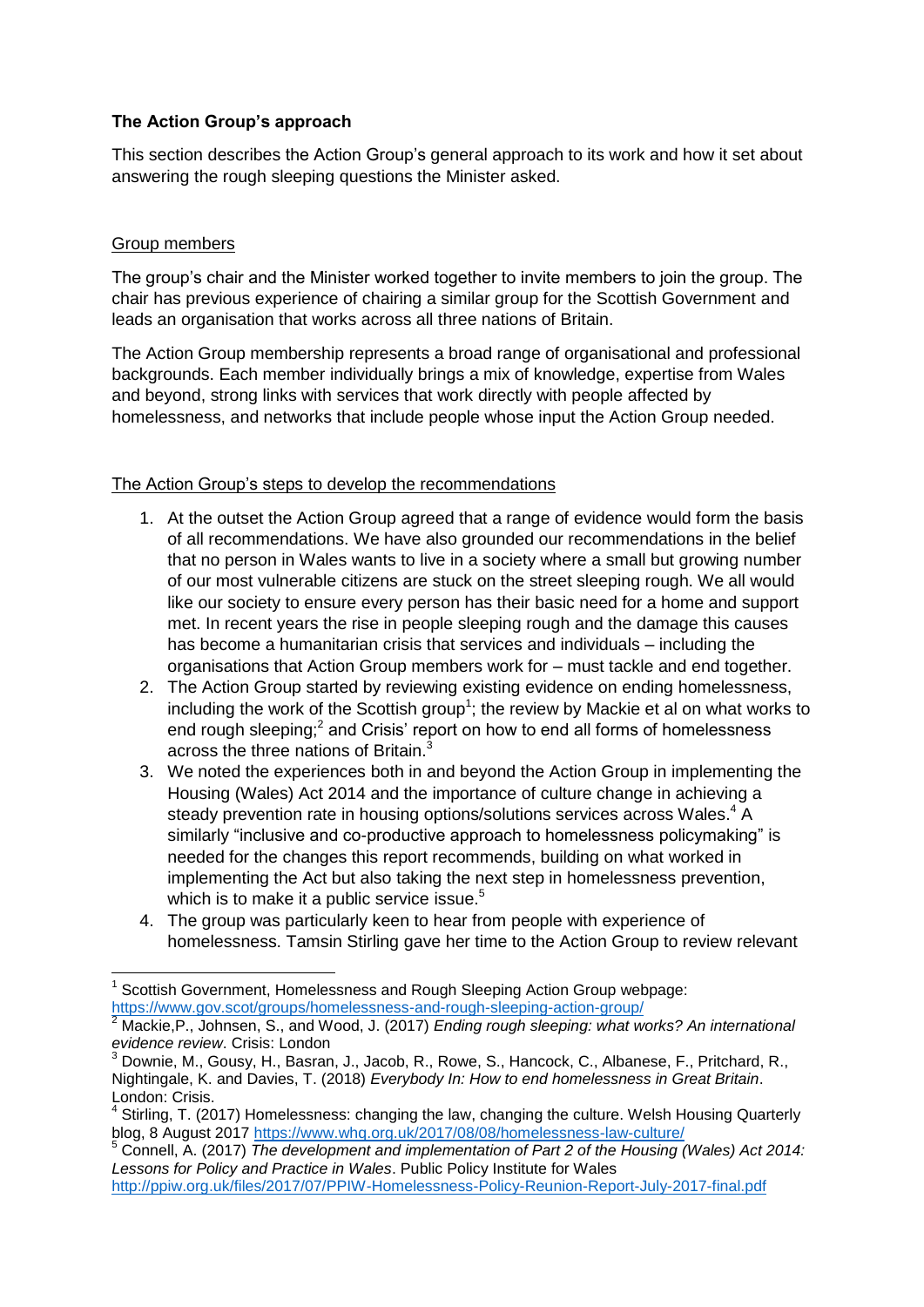research reports from the past two years to draw out the conclusions, particularly the experiences of people affected directly by homelessness. The group added to these with an ongoing peer research consultation, led by Shelter Cymru and working closely with group members. Initial findings are presented below and feature throughout this report.

- 5. The group is also carrying out ongoing consultation with people who work in housing and homelessness roles across Wales in a variety of backgrounds, including statutory services, housing, and support. Initial findings are presented below and feature throughout this report.
- 6. Meeting every three weeks across various locations in Wales, hosted by Action Group members, to reflect on the emerging findings of our work, develop by iteration the recommendations, and refine them.
- 7. Working in a transparent way, including through the consultations and separate meetings with stakeholders. The chair also posted a blog update, posted on the Crisis website within 24 hours of each meeting. We shared the blogs on social media and Action Group members sent the update to their networks.
- 8. This report focuses on helping people already rough sleeping and then looks at how to prevent rough sleeping. The future work will go further 'upstream' into earlier, preventable stages, where people experiencing risk of homelessness and other forms of unstable or unsafe housing. For all our work we will use the five-category typology of prevention that includes universal (working with the population at large to prevent homelessness); targeted (focusing on groups at risk or at key transition points in their lives), crisis (preventing homelessness around the 56-day risk point, which is the statutory duty for local authorities in Wales), emergency (those at immediate risk especially of rough sleeping) and recovery (prevention of rough sleeping and repeated homelessness).<sup>6</sup>
- 9. The Action Group strongly advocates monitoring and evaluating all these recommendations against outcomes to inform good practice across Wales.

#### **Evidence from people with experience of homelessness or working in support roles**

The group is running parallel consultations with people with lived experience of all forms of homelessness and with people who work in statutory and voluntary settings in housing and homelessness roles.

These consultation processes will continue into the winter 2019/20 along with the Action Group's work, addressing rough sleeping and then homelessness more broadly. We are very grateful to people with experience of homelessness and people working in housing and support roles who responded to the surveys so far.

Our approach to the consultations so far has been:

- To start broadly, using surveys to ask people with experience of homelessness and people who work in housing and homelessness support about their experiences and most favoured solutions to homelessness.
- For each survey we listed the solutions based on evidence of what works and mapped them against the Action Group's four questions and, wherever possible, mirrored the questions in both sets of surveys.

 6 Fitzpatrick, S., Mackie, P., and Wood, J. (2019) *Homelessness Prevention in the UK – Policy Briefing*, p.3<http://thinkhouse.org.uk/2019/cache0719a.pdf>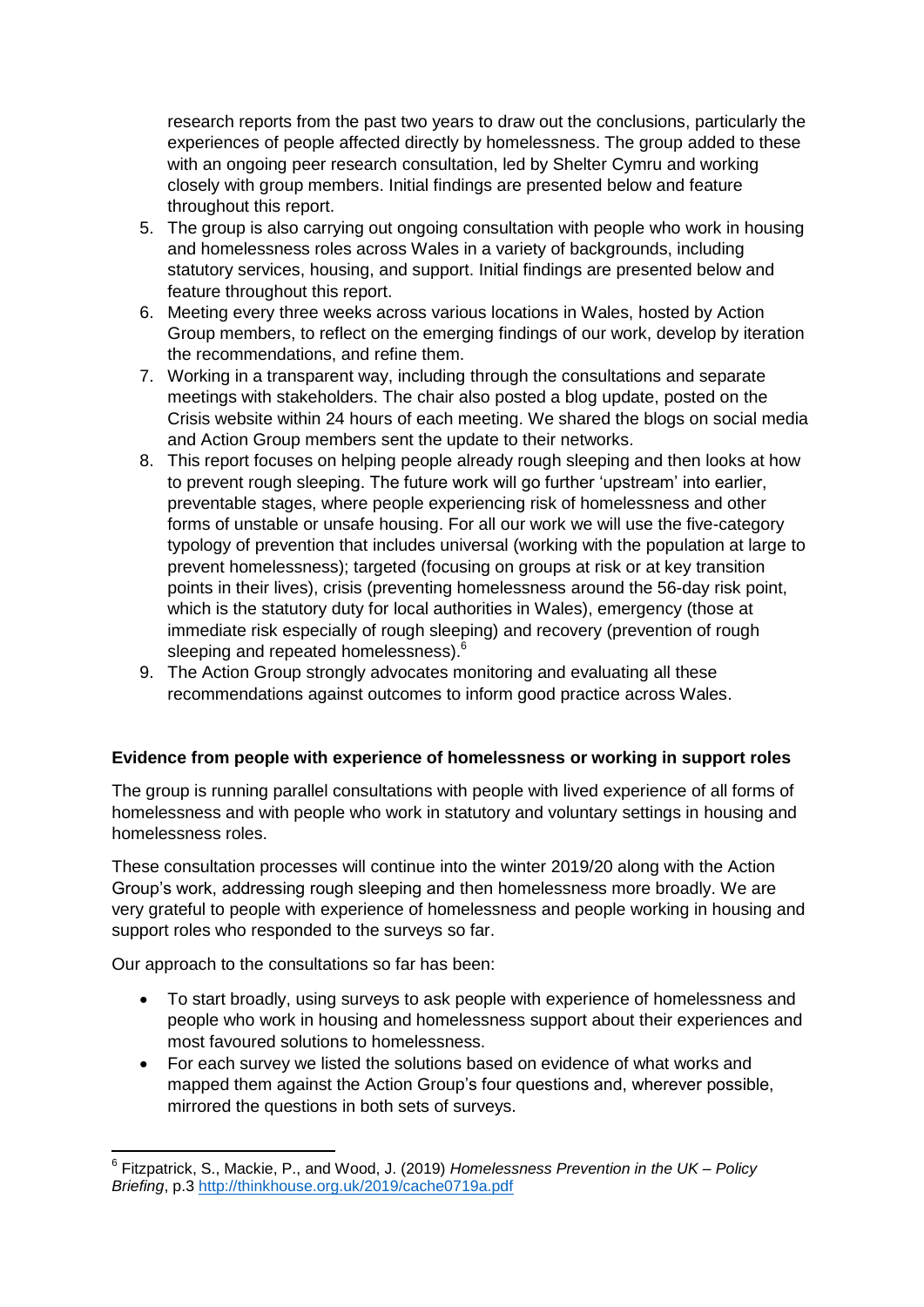- For the consultation with people with lived experience, the fieldwork involved a two surveys on the Survey Monkey platform (in English and in Welsh), launched during the week commencing 16 September 2019. Action Group members and their contacts sent the links to the surveys, and facilitated responses from people with experience of homelessness. A small group of peer researchers organised by Shelter Cymru took the survey to housing options/solutions services across a range of locations in Wales.
- The approach for people who work in housing and homelessness was similar but involved online-only consultation in the first stage. Most Action Group members had colleagues working in client-facing services and some members took a particular lead in making sure their members/colleagues took part, particularly Welsh Local Government Association, Community Housing Cymru, Cymorth and Llamau.

For both consultations, the next steps will be to take the common themes that emerged from the surveys and report back to groups of people either who responded directly or have relevant experience and knowledge. We will discuss the themes in more detail and publish findings in forthcoming Action Group reports but the evidence presented here was gathered between 16 September and 30 September 2019.

Both consultations showed that the solutions people prioritised most highly related to the fundamental issues of accessing emergency and suitable permanent accommodation; and making sure that support services are available and multi-agency working is happening.

#### Key themes from people with lived experience:

- We had 149 responses, of whom more than half (54%) have experienced homelessness within the last 5 years. Over 50 per cent of respondents are in 'less stable/secure types of accommodation' (hostel, rehab, temporary accommodation etc) and 45 per cent have their 'own home' (owned, private rented sector, social etc). Only 10 per cent of respondents said they never worry about their housing situation.
- The survey offered a list of policy solutions relating to each of the relevant questions the Action Group is answering. For rough sleeping the first two solutions prioritised were to provide emergency accommodation accessed without barriers (57% of people chose this as their top priority); and changing local connection rules to ensure people can access support wherever they need it. In open comment responses there was consensus that the solutions should be: to increase the amount of affordable, secure housing; to improve emergency accommodation; and to improve the treatment people experience when accessing services.

#### Key themes from people who work in housing and homelessness:

- Of 177 responses to the survey so far, more than half were from people who work directly with people experiencing homelessness (53%) while others manage a service (33%), and the remaining responses were from people in strategy/planning roles or 'other' roles. There is to date a roughly even split in respondents from statutory services, housing organisations, and third sector services (both commissioned and voluntary).
- Respondents were asked in which parts of Wales they work. 3 per cent of respondents work nationally. The most common local authority areas respondents work in are Swansea, Neath Port Talbot, Cardiff, Carmarthenshire and Merthyr Tydfil.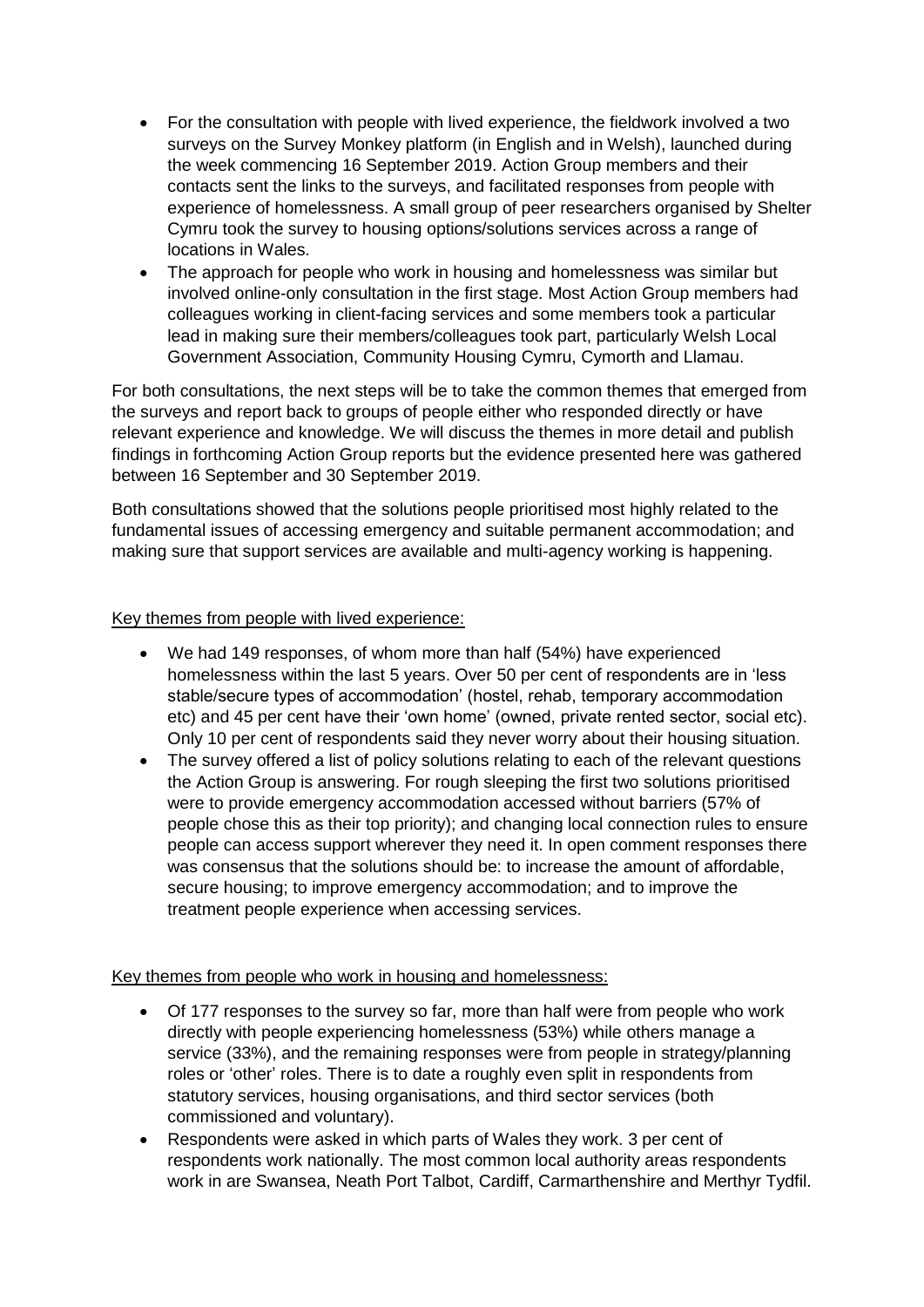- We asked respondents to prioritise and comment on 10 policy solutions that could help them specifically in their work to end all forms of homelessness. Access to accommodation was a key theme and three of the top five solutions prioritised related to it.<sup>7</sup> Other solutions in the top five included better referral routes in place with social services and health (including mental health and substance use) and longer funding periods for commissioned services. None of the 10 solutions scored less than 70 per cent priority in total for being 'very important'/'important' although the top five were clearly prioritised more highly.
- Respondents prioritised two solutions to rough sleeping specifically from the list of possible solutions more highly than others. These related to joint working between agencies and timely access to emergency accommodation.<sup>8</sup> Other solutions that were prioritised strongly included more access to persistent outreach services and new approaches to reducing the harm of drugs and alcohol.

**.** 

 $<sup>7</sup>$  Question: 'Thinking about your work, how important do you think the following solutions are to</sup> helping you to end homelessness more effectively for the people you work with?' with a list of solutions to prioritise on a five-point scale from 'very important' to 'not important'. The three referred to were better supply of affordable housing; better supply of social housing; and access to suitable temporary accommodation.

<sup>&</sup>lt;sup>8</sup> These solutions were: 'Different services/agencies working better together (e.g. health, care and police) and sharing information to understand what does and doesn't work for individual people' and 'Make sure there is enough emergency accommodation available that can be accessed immediately without barriers'. Around 97 per cent of respondents said these were 'very important'/'important' for each solution.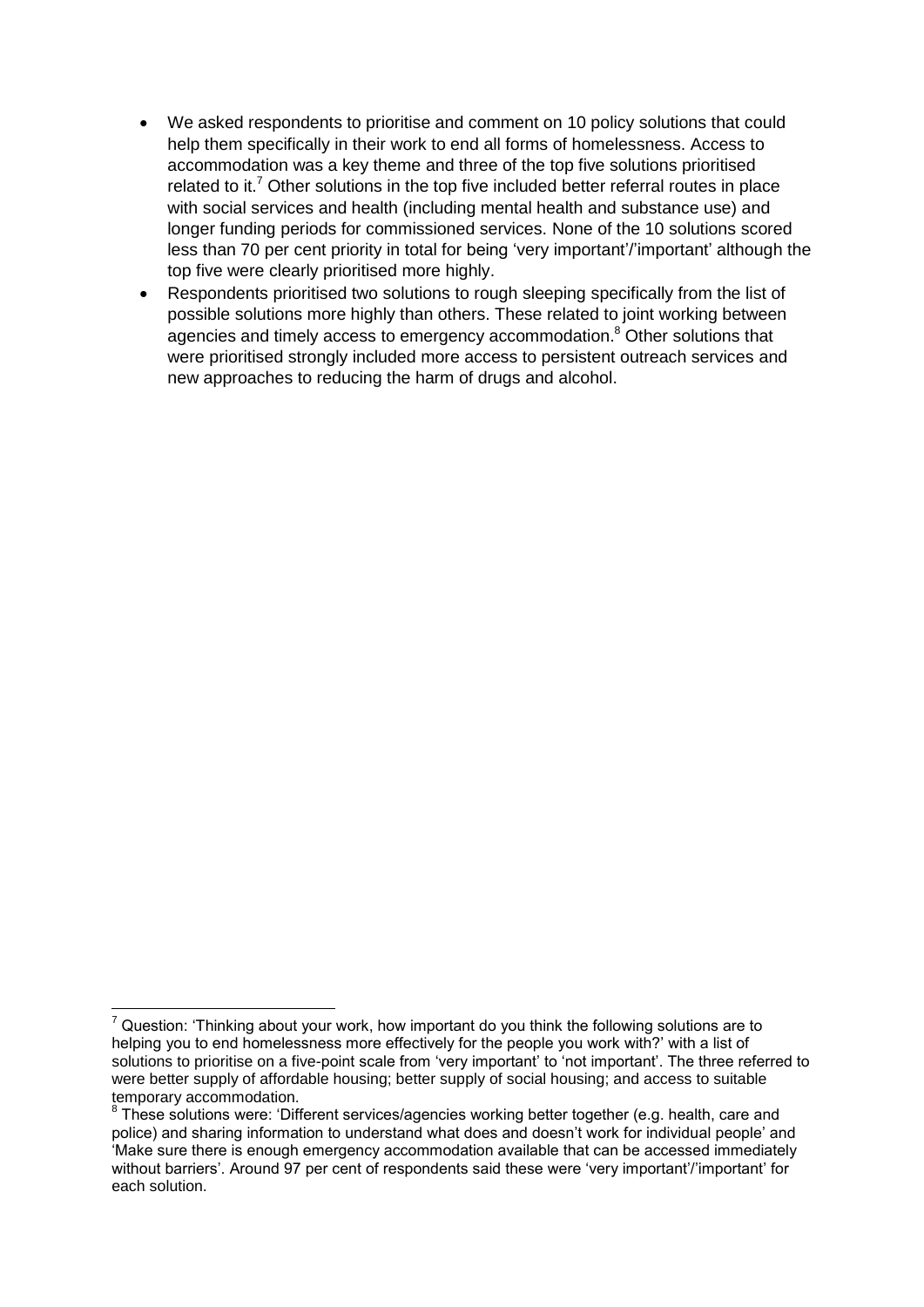## **Reducing rough sleeping in the very short term**

These recommendations aim to tackle rough sleeping in the very short term, leading up to the winter of 2019/20, and focus on helping people already at the crisis point of sleeping rough. However, the only sure way to end rough sleeping overall is to prevent homelessness from happening in the first place, so these recommendations need to be considered in the light of the Action Group's wider work in the coming months.

It is no exaggeration to say that Wales faces a rough sleeping emergency, given recorded rough sleeping across Wales increased by 45 per cent between 2015 and 2018.<sup>9</sup> Despite the examples of good practice in ending rough sleeping across Wales, the current approach is clearly not working to relieve the pressures on people sleeping rough and help them away from the street. Last year's evaluation of the Housing Act 2014 found local authorities across Wales generally thought people rough sleeping had benefited least from the changes in the law and the culture change to a more preventative system.<sup>10</sup>

As short-term proposals, these recommendations will not necessarily be a key part of the later work to take a more strategic approach to homelessness. However, where possible we recommend approaches that will form a part of the very short term response to rough sleeping where it occurs in the future. The short-term recommendations are not backed by legislation or regulation due to the short timescales available, but should be backed by agreement on resources and a commitment across national and local government and other agencies to act quickly and voluntarily in response to the emergency.

# **'Focus areas' during the winter**

For these very short term recommendations, the Action Group discussed whether the Welsh Government and partners should focus on areas with the greatest prevalence of rough sleeping only (e.g. Cardiff, Swansea, Wrexham and Newport) or apply recommendations across all area of Wales. The Action Group agreed the principle of 'proportionate universalism' should apply, and the recommendations should be applied across the country. However, any additional resources must be focused initially on areas where there is greatest need, where the resources can achieve greatest impact, and where there is commitment to reform current approaches.

In many cases, this report looks at known and proven approaches and the recommendation focuses on how to implement them in full. For example, ensuring outreach meets the 'assertive outreach' definition from the evidence; that multi-agency work happens in realtime, supported by case conferences and by-name lists of people supported; and agreed pathways are delivered. These recommendations are also an opportunity to try new ways of working, ideally across partnerships of statutory and non-statutory organisations, devolved

**.** 

<sup>9</sup> Welsh Government (2019), *National rough sleeping count (two-week estimate)*, published 21 March 2016

and 5 February 2019. See full releases for more detail due to methodology changes that came into force

in 2015.

<sup>10</sup> A. Ahmed, M. Wilding, A. Gibbons, K. Jones, M. Rogers, I. Madoc-Jones (2018) *Postimplementation evaluation of Part 2 of the Housing Act (Wales) 2014*: Final Report. Cardiff: Welsh Government, GSR report number 46/2018, para. 8.54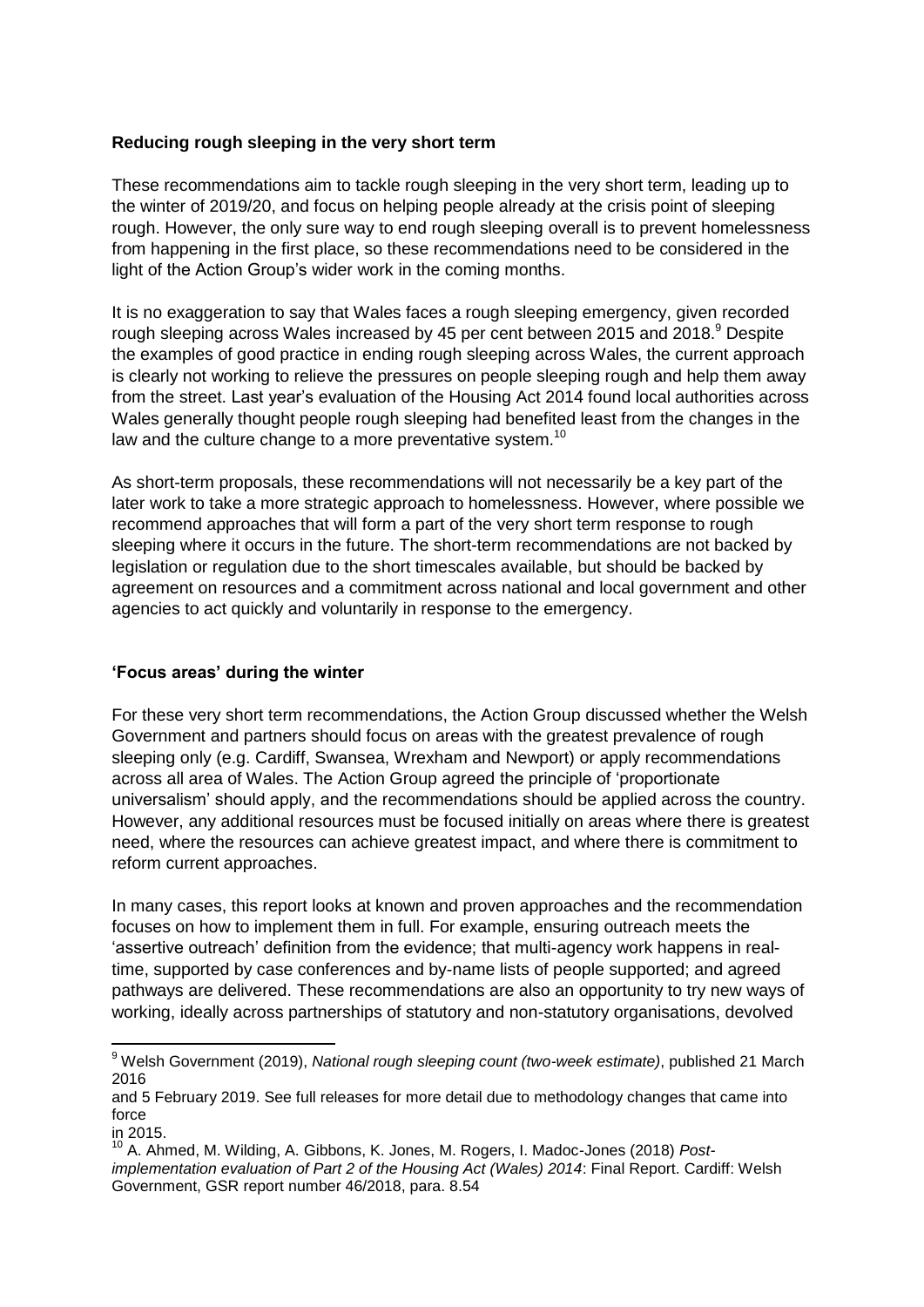and non-devolved services, bringing together expertise to make a real difference in a particular area.

These short-term actions must be evaluated for evidence and learning about what works in the longer term. This is a real opportunity to show what works, and for Wales to make a rapid difference to the lives of people forced to sleep rough right now.

In each of the four focus areas the approach should be:

- 1. Achieving agreement on a voluntary basis to bring about these recommendations and co-producing the approach between Welsh Government, local authorities and their partners. This should be backed by additional resources from the Welsh Government in the first instance but there could be potential for other services or organisations to contribute.
- 2. Urgent focus with a lead project manager in each area in place by mid-October 2019, preferably an existing member of staff seconded into this role or a fixed-term appointment for six months. The focus of this role will be to coordinate the daily case conferences, manage personal budgets, and evaluate the outcomes at the conclusion of the work.
- 3. Measures to ensure assertive outreach and a multi-agency approach. The following recommendations detail how this can be done but each area needs to have assertive outreach services that can be mobile and also based in existing multi-agency settings where these exist. It must be available in real-time, including overnight and at weekends, with daily case conferences.
- 4. Agreeing outcomes at the outset of the work is critical and needs to measure the number of people successfully housed in safe, secure and dignified accommodation for the winter. The focus at this stage is harm reduction and establishing relationships to help end people's homelessness in the near future. In Spring 2020 the project manager should ensure the implementation is evaluated and published, including any lessons learned and reports on return-on-investment.

While we recommend focusing on the areas where recorded rough sleeping is the highest, all other local authorities should use these recommendations to self-assess their own provision for this winter; co-operate if necessary with neighbouring local authorities that have high rates of rough sleeping; and look to learn from the evaluation of the measures taken this winter on the basis that successfully evaluated measures will need to be translated to all areas in due course.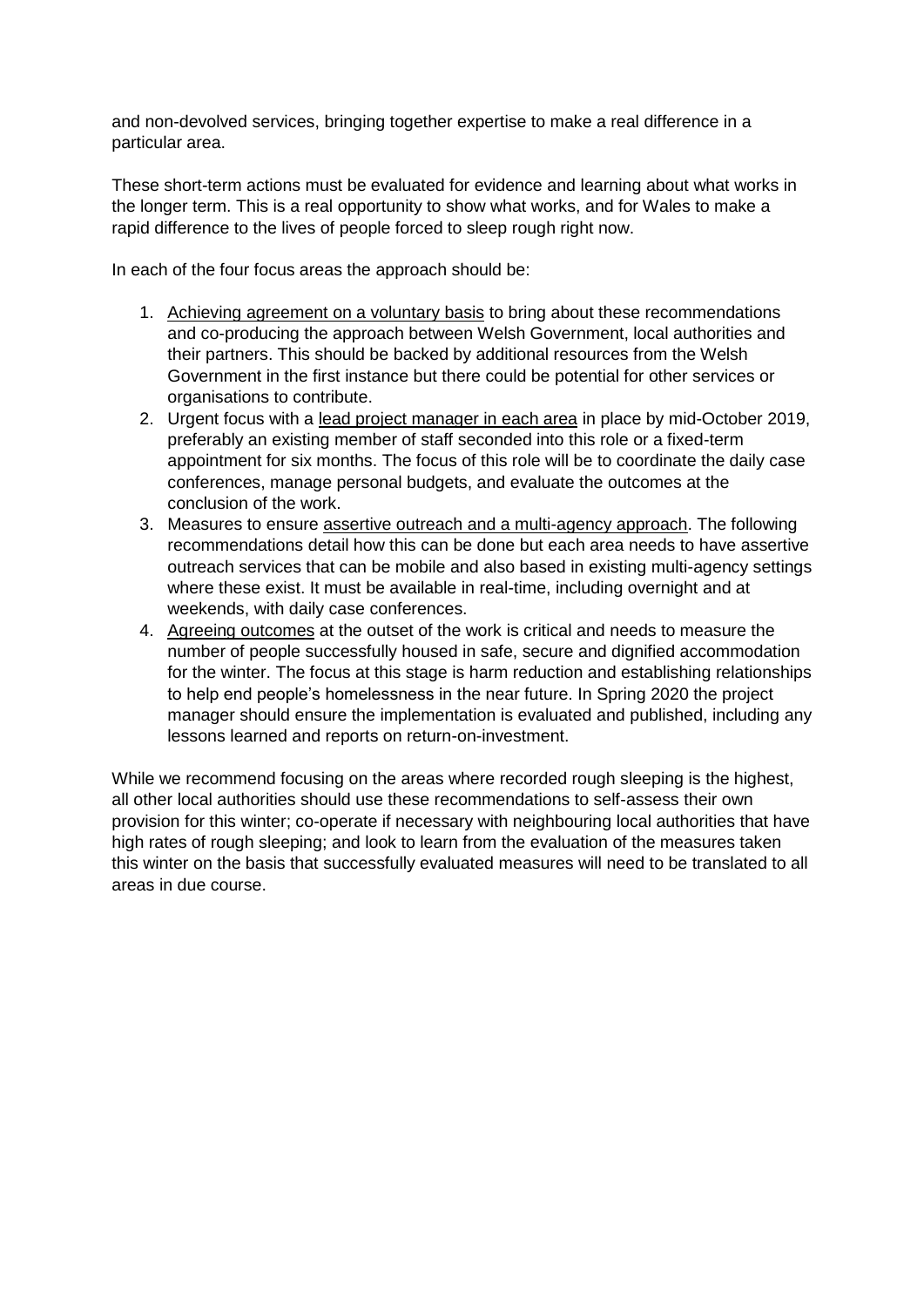## **Outreach with people sleeping rough**

Analysis of each annual national rough sleeper count to date has found the vast majority of people across Wales who were recorded sleeping rough would like help (86% of respondents in the 2018 count). Yet, the most recent analysis by the Welsh Local Government Association still recommends that more needs to be done to put in place services that respond to support people where and when they are needed.<sup>11</sup> Our consultation with people working in homelessness and housing roles showed 91 per cent of respondents thought this was an important (or very important) part of the solution.<sup>12</sup>

The Action Group firmly recommends an 'assertive outreach' approach, which is a form of street-based outreach, where services are delivered on the street to people rough sleeping. According to evidence, and experience of Action Group members, it works when:<sup>13</sup>

- The primary aim is ending homelessness and therefore real and dignified accommodation options are available to people who would otherwise sleep rough;
- There is multi-disciplinary support available from a range of services:
- The outreach approach is persistent, purposeful and assertive.

Establishing a new assertive outreach team need not take a long time, provided there is willingness on all sides to work in partnership. Under the Scottish Government's Winter Initiative 2017/18, for example, Aberdeen Cyrenians, Aberdeen City Council and partners (such as police, street pastors and A&E) setup the city's first assertive outreach team during a fortnight and with £80,000 additional funding.<sup>14</sup>

Outreach workers need to be able to help people on the street swiftly. By accessing a small budget for individuals, outreach workers can use their full professional discretion for the purposes of building trust with people who are rough sleeping and for helping them to access safe and appropriate emergency accommodation. This must be on a 'do no harm' basis and appropriate to the individual, e.g. outreach workers should make a decision about whether short term bed and breakfast provision would be appropriate for an individual.

Parts of Wales previously piloted this approach (known as 'personal budgets') during 2011- 2013 and it was fully evaluated by the University of Salford. The evaluation found many successes in housing and wider outcomes. Average expenditure per recipient across pilot

**<sup>.</sup>** <sup>11</sup> Rowlands, B. and Williams, J. (2019), *Analysis of 2 week National Rough Sleeper Count Questionnaires November 2018*. WLGA, Local Authorities Housing Networks. February 2019. https://www.wlga.wales/SharedFiles/Download.aspx?pageid=62&mid=665&fileid=2182

 $12$  Respondents were asked to rank the relative importance of policy solutions in response to 'Thinking' about your work, how important do you think the following solutions are to helping people who are already rough sleeping?' The proposed solution was 'More access to persistent outreach services to build trust and relationships with the goal of helping people into suitable housing'

<sup>13</sup> Mackie, P., Johnsen, S. and Wood, J. (2017) *Ending rough sleeping: what works? An international evidence review*. London: Crisis, p.xvii

<sup>14</sup> Simon Community, Aberdeen Cyrenians and Streetwork (2018), *Views from the frontline – the 2017/18 winter initiative*, pp.20-1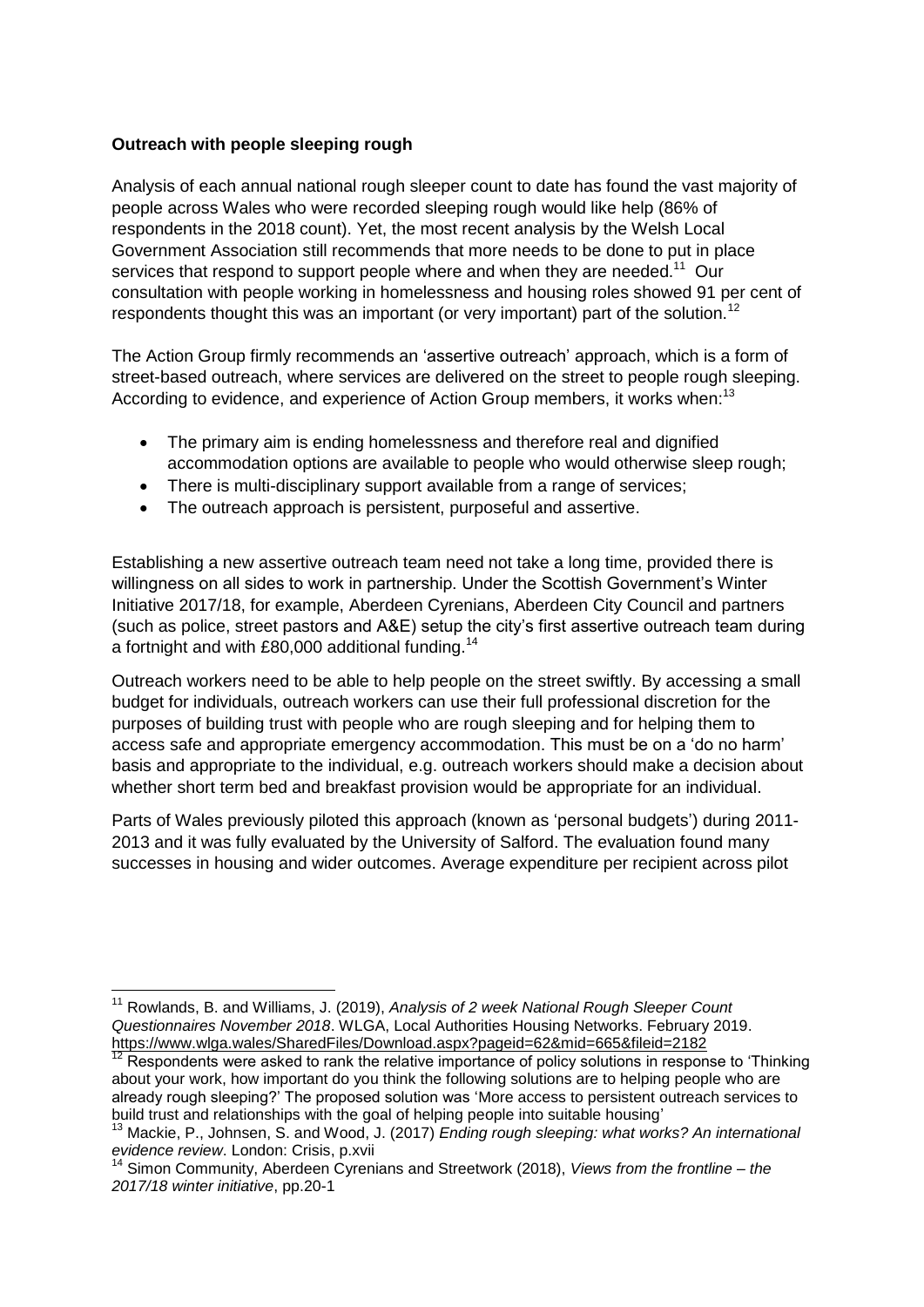areas was just under £435.<sup>15</sup> It was also successfully introduced as part of the Scottish Government's Winter Initiative in 2017-18, for which it was allocated up to £50,000.<sup>16</sup>

To ensure a multi-disciplinary approach, services in each place should hold daily 'case conferences' to consider by-name lists of those people rough sleeping in that city or local authority area currently, and agree on a multi-agency basis the actions to address the needs of each person rough sleeping that day. The project manager role will need to be available to convene and co-ordinate this activity and there is potential for short and longer term colocation of teams to support this way of working.

Outreach also needs to use Cymorth's work in progress with the Welsh Government to define 'assertive outreach' in the Welsh context, which is based on the evidence of what works and on bringing a psychologically-informed approach to actively help people away from the street as soon as possible.

## **Recommendation 1**

**Ensure there are sufficient well-trained assertive outreach workers deployed, and empower outreach workers to be able to support people to move away from rough sleeping and into good quality and appropriate emergency, temporary or permanent accommodation and housing at the earliest opportunity.**

As part of this Welsh Government should:

- Ensure the Minister meets political leaders and relevant chief officers of each local authority where rough sleeping rates are highest to agree a different approach this winter. The meeting should agree expectations and negotiate the approach (including any extra resources) for the coming winter based on these recommendations. There should be a plan to work in these focus areas to address any variation in practice and capacity, and to scale-up good practice across all focus areas.
- Provide to all local authorities and their partners the definitions of outreach that is 'assertive', 'well-trained' and 'sufficient' based on the work led by Cymorth and address any national training and development needed to adopt this recommendation. This is similar to the National Assembly's committee recommendation last year on assertive outreach.<sup>17</sup>
- Ensure all local authorities undertake an urgent mapping exercise to self-assess access to outreach that meets the above definitions; and to assess and address the numbers of outreach workers deployed compared to numbers of people sleeping rough in each area, with some consideration given to the impact of rural/urban environments and levels of complexity and need of people rough sleeping in different places.

Local authorities in the focus areas should:

 $\overline{\phantom{a}}$ 

- Work with the Welsh Government to ensure the four elements mentioned earlier in this report are in place: voluntary local agreement with partners; a project manager; a multi-agency assertive outreach response to link people to safe, dignified and secure accommodation; and monitoring/evaluation of outcomes).
- Use the definitions and mapping exercise to identify quickly whether there are gaps in provision and to ensure these are addressed urgently. This should build on

<sup>16</sup> Scottish Government (2018), *HARSAG Winter Initiative – Executive Summary*, para. 18 <sup>17</sup> National Assembly for Wales (2018) Equality, Local Government and Communities Committee report - *Life on the streets: preventing and tackling rough sleeping in Wales,* p.65

<sup>15</sup> Brown, P. (2013) *Right time, right place? An evaluation of* 

*the Individual Budget approach to tackling rough sleeping in Wales*. University of Salford.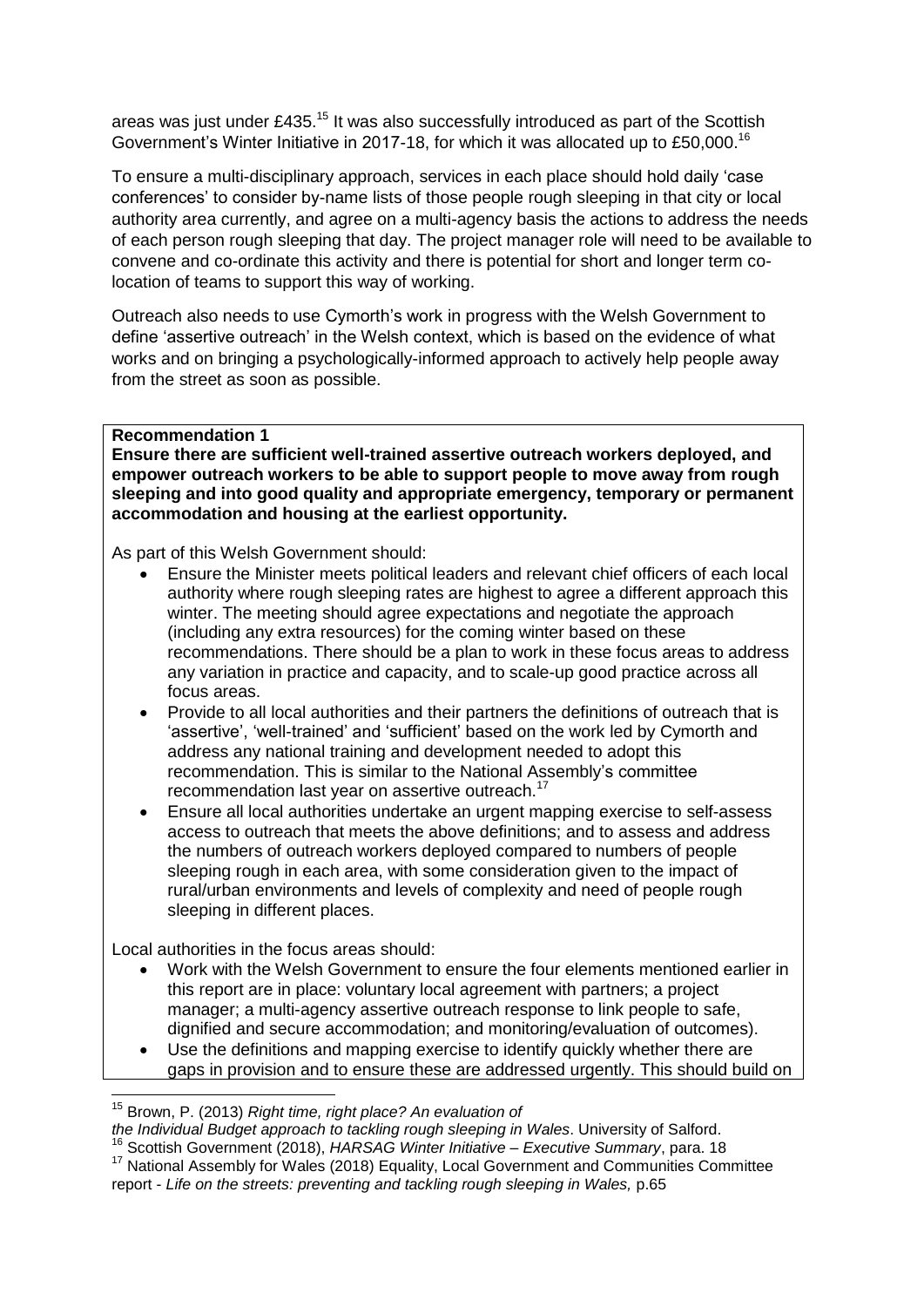the recent mapping done by The Wallich as part of the Street Homeless Information Network development.

- Empower outreach workers with personalised budgets, noting the learning from the evaluation of the Welsh pilots and the Scottish winter initiative 2017/18.
- Put in place daily multi-agency case conferences throughout the winter, including the by-name discussion about people each service is working to support, discussion of accommodation vacancies, and people who are able to move on from emergency provision.
- As part of this, outreach services should visit faith-based night shelters to arrange support, plan for the post-winter period, and help people move to more permanent accommodation if possible. This is in line with the cross-party recommendation in the 2018 National Assembly committee report on rough sleeping.<sup>18</sup>
- Based on funding and accommodation stock made available, start to develop 'whatever it takes' pathways to help people away from the streets, making use of assertive outreach, personal budgets etc. While the support will be specific to each person there are broad common circumstances that services can use to guide these pathways, e.g. for people who have been rough sleeping for an extended period of time; for people leaving institutions such as prisons and hospitals; and for people who are under imminent threat of rough sleeping or have only recently slept rough. These can form the basis of future multi-agency work.

#### **Removing barriers to support**

Existing laws, regulations and protocols such as local connection, intentionality and priority need can be a barrier to effective support, even if this was not intended. This can happen both in the ways that policies and laws were written but also how well they are implemented.

In our survey with people who have experience of homelessness, reforming local connection rules so that people can access support where they need it was the second most highly prioritised solution to rough sleeping.<sup>19</sup> Our survey with people working in homelessness and housing found that people in these roles did not prioritise this change as highly as other solutions (although almost 65% of respondents still said it would be 'very important'/'important' to make this change). However, open comment responses by people working in these roles suggested they did agree that the application of local connection was an issue. One comment said: "Local connection is not a factor to receive help under the Act, the issue is local connection being a condition of locally commissioned services."

The evaluation of the Housing (Wales) Act 2014 found different local authorities applied rules, such as 'local connection', in different ways and that there was a need for a more flexible approach to providing support that took into account the complex needs that people rough sleeping often had.<sup>20</sup> In a study of areas with higher rates of rough sleeping, Shelter

 $\overline{a}$ <sup>18</sup> National Assembly for Wales (2018) Equality, Local Government and Communities Committee report - Life on the streets: preventing and tackling rough sleeping in Wales, p.49

 $19$  The solution was 'Only people who have a connection with the area that they are presenting to can get certain help. We could change these rules so people can access support where they need it rather than their 'home' local authority.' The first placed solution related to better access to emergency accommodation.

<sup>20</sup> A. Ahmed, M. Wilding, A. Gibbons, K. Jones, M. Rogers, I. Madoc-Jones (2018) *Postimplementation evaluation of Part 2 of the Housing Act (Wales) 2014*: Final Report. Cardiff: Welsh Government, GSR report number 46/2018, para. 8.54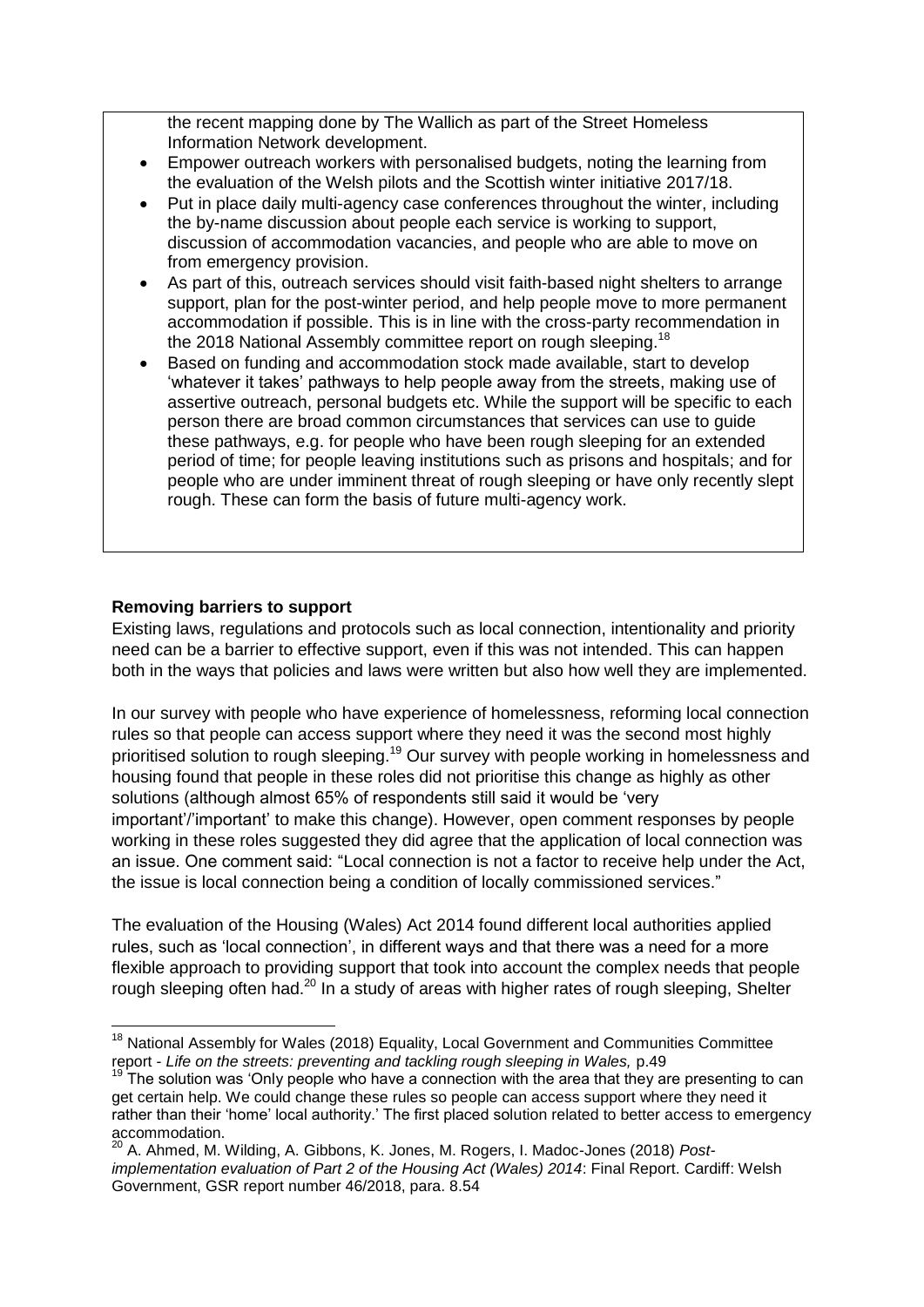Cymru found decisions on priority need, local connection and intentionality were "frequently cited" as barriers to ending homelessness. However, the study also found that understanding of the legal concepts could be "incomplete" both among people rough sleeping and support workers. $21$ 

International evidence also suggests that locally funded service models, such as those in Wales, are "likely to lead to restrictions being placed on those without a local connection" and a report by Cardiff University recommended alternative approaches.<sup>22</sup> There was broad support across parties in the 2018 National Assembly committee report on rough sleeping for measures to address legal barriers, strengthen guidance, and phase out the priority need test $^{23}$ 

More widely, there is potential to deal with wider laws and attitudes that prevent a crosspublic service approach to preventing homelessness and rough sleeping. The Vagrancy Act 1824, and anti-social behaviour measures like Public Space Protection Orders (PSPOs), are still used across England and Wales to 'move people on', away from sources of support and sometimes into more dangerous or criminal activities to survive. While use of the Vagrancy Act varies across England and Wales, South Wales police area was in the top five areas for convictions under the Vagrancy Act in 2018.<sup>24</sup>

There is an urgent need to stop deaths among people who are homeless. The latest Office for National Statistics data found deaths had increased substantially in Wales (and England) and that a "key driver" for this was drug-related deaths.<sup>25</sup> In our consultation with people working in housing and homelessness roles, 86 per cent of respondents said it was 'very important' or 'important' to have "A new approach to drug and alcohol consumption to reduce harm (e.g. increasing use of safe rooms to use drugs/needle exchanges, wet houses that allow alcohol consumption etc.)." Respondents also commented on the importance of this provision being linked to support services and that it should only be used where it is appropriate for the individual (i.e. not housing people in this provision if they did not want to be there). The Advisory Council for the Misuse of Drugs also recently recommended new approaches for multi-agency services based on evidence, including peer mentoring and outreach, opiate substitution treatments, and tailoring of services specifically targeted to help people with experience of homelessness.<sup>26</sup>

**Recommendation 2 Ensuring that people sleeping rough can access the support they need by addressing barriers and misunderstandings that currently prevent this happening. This includes immediate voluntary short-term or permanent suspension of some** 

**.** 

<sup>21</sup> Shelter Cymru (2018), *Trapped on the Streets*, p.12

<sup>22</sup> Mackie, P. and Thomas, I. (2016) *Transitory single homelessness in Wales*, p. 7

<sup>&</sup>lt;sup>23</sup> National Assembly for Wales (2018) Equality, Local Government and Communities Committee report - *Life on the streets: preventing and tackling rough sleeping in Wales,* p.25-6

<sup>&</sup>lt;sup>24</sup> Morris, N. (2019), *Scrap the Act: the case for repealing the Vagrancy Act (1824)*. Crisis: London.

<sup>25</sup> Office for National Statistics (2019), *Deaths of homeless people in England and Wales: 2018*. Published 1 October 2019.

<sup>26</sup> Letter from the ACMD to the UK Home Secretary, Re: ACMD Report - Drug-related harms in homeless populations and how they can be reduced. Dated 19 June 2019; [https://assets.publishing.service.gov.uk/government/uploads/system/uploads/attachment\\_data/file/81](https://assets.publishing.service.gov.uk/government/uploads/system/uploads/attachment_data/file/810284/Drug-related_harms_in_homeless_populations.pdf) [0284/Drug-related\\_harms\\_in\\_homeless\\_populations.pdf](https://assets.publishing.service.gov.uk/government/uploads/system/uploads/attachment_data/file/810284/Drug-related_harms_in_homeless_populations.pdf)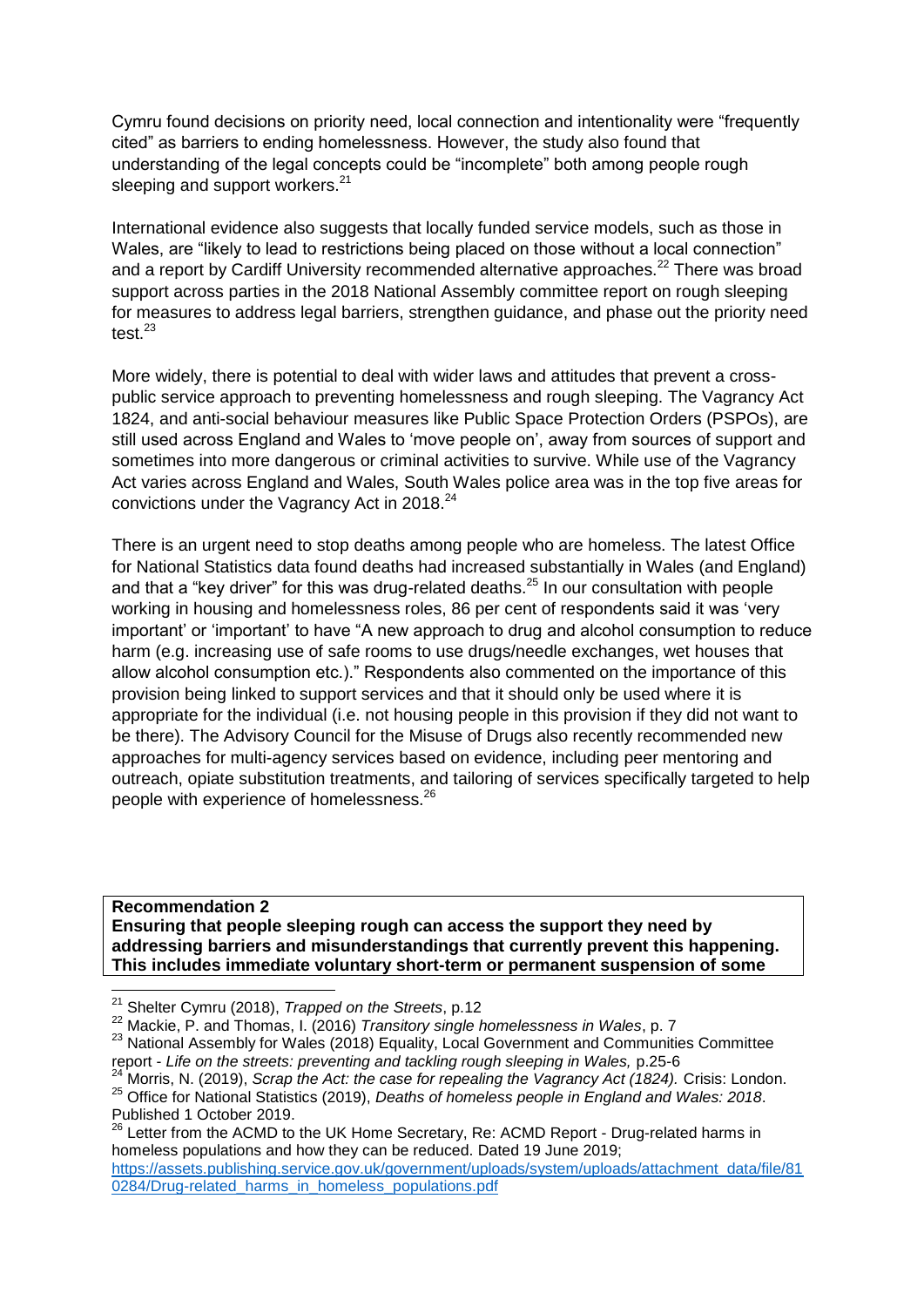**laws or regulations, pending full consideration of the regulatory and legislative position. This also includes ensuring other public services deliver their commitments to support people who are sleeping rough.**

As part of this Welsh Government should:

- Write to relevant local authority leaders and chief officers in focus areas to clarify the current legal position and policy direction; and meet leaders and senior officers in each focus local authority to agree the approach for this winter. This should include an offer of extra funding for local authorities that are willing to trial the suspension of intentionality and local connection provisions for people sleeping rough.
- Work with police forces and other partners in the Policy Liaison Unit to secure full involvement in the multi-agency case conference approach in Recommendation 1 and the rationale for taking part. In each area, local agencies should work together to support people rather than 'moving people on' without any support. This includes agreement to voluntarily suspend use of the Vagrancy Act this winter and review any current or planned Public Space Protection Orders that will affect people sleeping rough.
- Work with Substance Misuse Area Planning Boards and a police force area and its Police & Crime Commissioner to trial an enhanced harm reduction approach to supporting people sleeping rough who also use drugs.
- Ensure the Minister and the Health and Social Services Minister agree with Local Health Board leads that health staff will be involved in multi-agency working this winter and the health and wellbeing rationale for taking part. Use this early work as a base to re-promote the future delivery of hospital discharge protocols. $^{27}$
- Independently evaluate the impact of these recommendations, when delivered, to inform more permanent policy decisions at local authority or national level in Wales.

Local authorities in focus areas should:

- Agree to suspend approaches such as 'intentionality' and 'local connection' for people sleeping rough.
- Treat people rough sleeping, or at immediate risk of rough sleeping, as automatically in Priority Need.
- Seek agreement from police services that where people are sleeping rough, the response will be to work with local agencies to obtain the support needed, rather than moving people on. This will include taking part in multi-agency case conferences and, if they encounter someone rough sleeping, immediately contact the local outreach team and wait with the person who is rough sleeping to ensure they are safe until the outreach team arrives.

Police forces should:

 Voluntary suspend use of the Vagrancy Act and use of enforcement powers without any form of support and instead take part in multi-agency arrangements with local authorities and other partners to support people away from rough sleeping.

# **Emergency accommodation during the winter**

 $\overline{\phantom{a}}$ <sup>27</sup> Bradley, J and Hobbs, R (2014) *Hospital Discharge Protocol for Homeless People in Wales*. Health of Homeless People Advisory Group

[http://www.publichealthnetwork.cymru/files/5214/4613/4011/Hospital\\_Discharge\\_Protocol\\_for\\_Homel](http://www.publichealthnetwork.cymru/files/5214/4613/4011/Hospital_Discharge_Protocol_for_Homeless_People_in_Wales_John_Bradley__Rhiannon_Hobbs_2014.pdf) [ess\\_People\\_in\\_Wales\\_John\\_Bradley\\_\\_Rhiannon\\_Hobbs\\_2014.pdf](http://www.publichealthnetwork.cymru/files/5214/4613/4011/Hospital_Discharge_Protocol_for_Homeless_People_in_Wales_John_Bradley__Rhiannon_Hobbs_2014.pdf)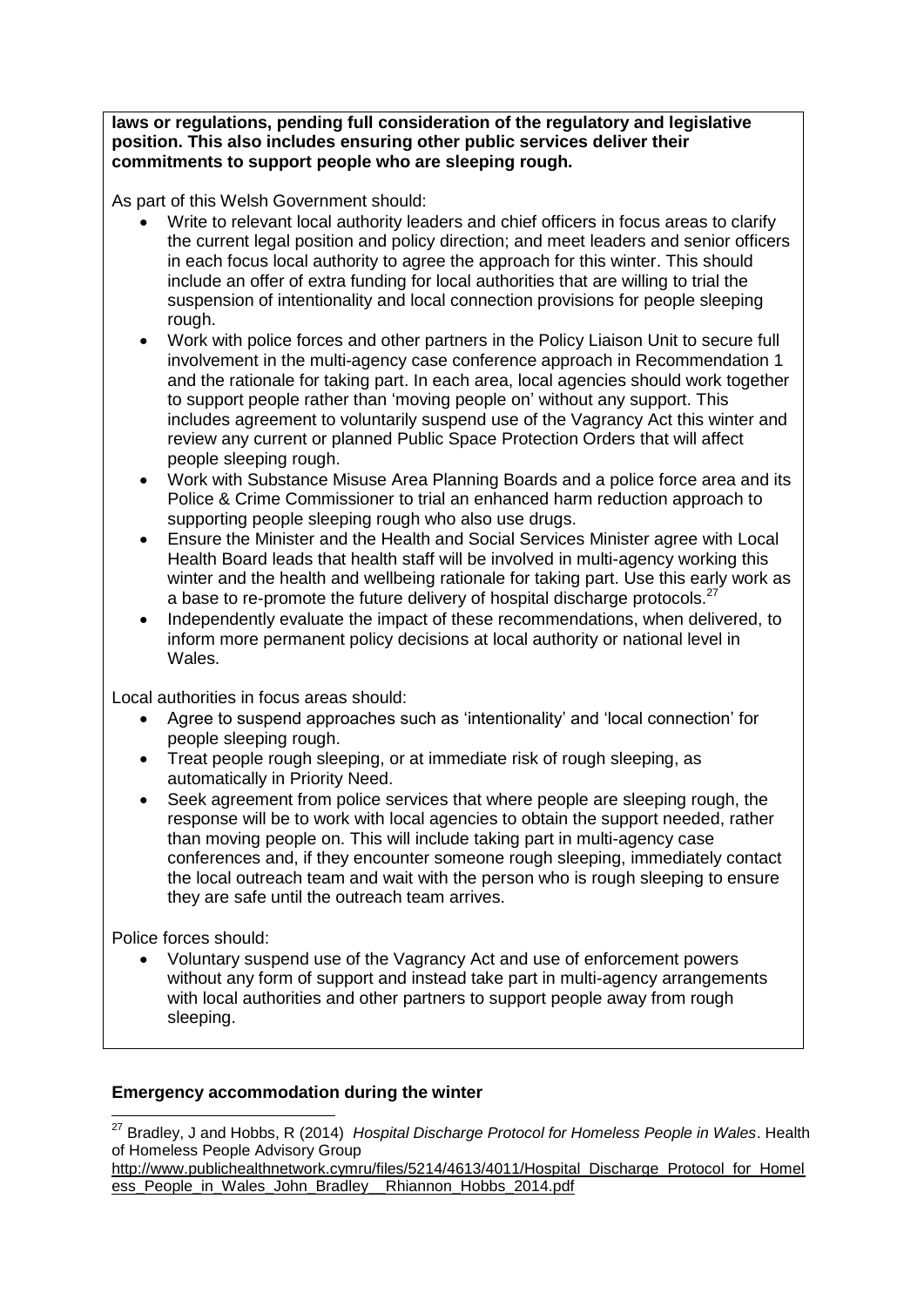There are many examples of people being forced to choose to sleep rough because emergency provision is understandably considered dangerous or below standards of human dignity. We heard strongly in our consultations with people who have lived experience of homelessness and from professionals that access to suitable emergency accommodation (and housing) should be a top priority.

In winter 2017-18 a shortage of emergency accommodation and safe accommodation were "key drivers" for people sleeping rough. People working in homelessness also recommended that existing accommodation needs to be more strategically managed rather than only used on a 'first come, first served' basis.<sup>28</sup> Prison leaver respondents in an evaluation study made a link between reoffending and their accommodation status, particularly how "poor quality options" increased their risk.<sup>29</sup>

The provision of emergency accommodation during the winter should be a very short term recommendation. However, 'emergency' must not be a byword for poor quality, unsuitable, unsafe or undignified accommodation. It should not include tents, pods or temporary structures, floor space or 'sitting up' facilities. It is also not a substitute for safe and stable housing with support.

The End Rough Sleeping Cymru network is developing emergency accommodation standards that should be the national benchmark for what short term suitable, safe and dignified accommodation should be. In the interim, before the standards are published, providers should assess provision using the principles of good emergency accommodation that the network co-produced with people who have experience of homelessness.

#### **Recommendation 3**

**Ensure that emergency and temporary alternatives to rough sleeping are available with the capacity needed, and the diversity of provision, to maximise impact and dignity.**

Welsh Government should:

- Adopt the standards for emergency accommodation, when they are published, as a national benchmark.
- Contact universities and education institutions in the target local authority areas to seek empty student accommodation as emergency accommodation for people who would otherwise sleep rough and, if necessary, arrange for a contractor to prepare the accommodation to return to its existing use after the winter.
- Work with Registered Social Landlords to access housing on an emergency basis (see Recommendation 4).

Local authorities should:

**.** 

 Using the emergency accommodation standards as a starting point, ask Heads of Housing Options/Solutions teams to lead in assessing the likely supply and demand for emergency accommodation this winter, and ensure that where necessary capacity is increased or adjusted in the short term. This should also cover diversity (i.e. ensuring provision for male/female, single/couple, dry/wet) and dignity, which will maximise the opportunity for people rough sleeping to move off

<sup>28</sup> Shelter Cymru (2018), *Trapped on the Streets*, p.9 [https://sheltercymru.org.uk/wp](https://sheltercymru.org.uk/wp-content/uploads/2018/09/Trapped-on-the-Streets-Full-Report.pdf)[content/uploads/2018/09/Trapped-on-the-Streets-Full-Report.pdf](https://sheltercymru.org.uk/wp-content/uploads/2018/09/Trapped-on-the-Streets-Full-Report.pdf)

A. Ahmed, M. Wilding, A. Gibbons, K. Jones, M. Rogers, I. Madoc-Jones (2018) Post*implementation evaluation of Part 2 of the Housing Act (Wales) 2014*: Final Report. Cardiff: Welsh Government, GSR report number 46/2018, para. 6.1.4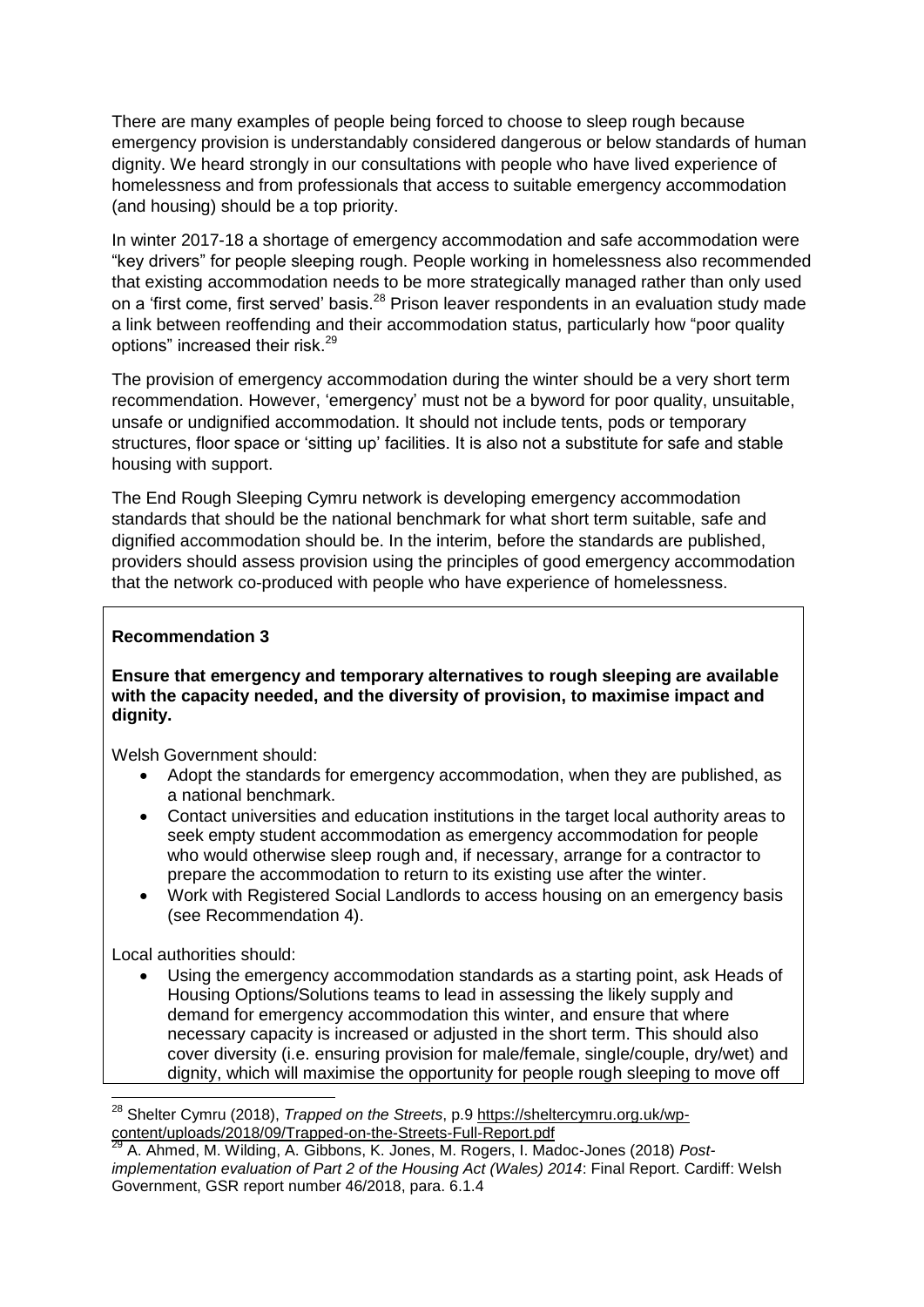the street quickly. It will include requirements, such as secure storage for people staying in the accommodation.

- Consider the balance of statutory provision and the wider supply of faith-based, community and charity provision, closely liaising with partners such as Housing Justice Cymru. This work should ensure these groups are aware of and involved in setting the overall strategic direction to reduce rough sleeping and deliver housingled solutions.
- Consider any adjustments to existing emergency accommodation 'stock' that would help the stock meet emergency accommodation standards, e.g. adding extra privacy measures or secure storage.
- Secure voluntary accommodation in the short-term, if needed, from universities and colleges, hotels and holiday accommodation, or other businesses, provided it meets the End Rough Sleeping Cymru standards and is suitable emergency accommodation for the individuals concerned.

## **Social housing contribution to reducing rough sleeping in the short term**

Housing associations and stock-owning local authorities provide the majority of supported housing in Wales, including hostel and Housing First units.<sup>30</sup> A number of new Housing First projects are under development by housing associations, and further allocation of stock is being considered. <sup>31</sup> At this stage in the year, there is potential for the sector to contribute in the short term, not as a systemic intervention but to help tackle the rough sleeping emergency.

This will need to be supported in a more rounded way, not just providing housing but the support to access and sustain someone's accommodation in a community location that is helpful for their move out of homelessness. In the longer term this relates to the size and allocation of the social housing grant and delivery of housing support.

There is potential on an emergency basis to support stock-owning local authorities and housing associations in agreeing a sustainable basis for letting an increased number of properties to homeless households who would otherwise fall within the exclusion policy of their local common housing register. However, allocations processes into social housing should also be reviewed across Wales as part of longer term alleviation and prevention of rough sleeping, as we recommend later in this report.

**Recommendation 4**

**.** 

**Housing associations, local authorities and Welsh Government should use** 

<sup>&</sup>lt;sup>30</sup> Ipsos MORI, Imogen Blood & Associates and Housing & Support Partnership (2016), Supported accommodation review

[https://assets.publishing.service.gov.uk/government/uploads/system/uploads/attachment\\_data/file/57](https://assets.publishing.service.gov.uk/government/uploads/system/uploads/attachment_data/file/572454/rr927-supported-accommodation-review.pdf) [2454/rr927-supported-accommodation-review.pdf](https://assets.publishing.service.gov.uk/government/uploads/system/uploads/attachment_data/file/572454/rr927-supported-accommodation-review.pdf)

 $31$  See presentation slides references to the Housing First Network's Housing Management Sub-Group:

[https://www.cymorthcymru.org.uk/files/1815/6329/4549/The\\_Role\\_of\\_Social\\_Landlords\\_Harry\\_McKe](https://www.cymorthcymru.org.uk/files/1815/6329/4549/The_Role_of_Social_Landlords_Harry_McKeown_Pobl__Julian_Price_United_Welsh_-_Housing_First_Wales_conference_Cymorth_Cymru.pdf) [own\\_Pobl\\_\\_Julian\\_Price\\_United\\_Welsh\\_-\\_Housing\\_First\\_Wales\\_conference\\_Cymorth\\_Cymru.pdf](https://www.cymorthcymru.org.uk/files/1815/6329/4549/The_Role_of_Social_Landlords_Harry_McKeown_Pobl__Julian_Price_United_Welsh_-_Housing_First_Wales_conference_Cymorth_Cymru.pdf)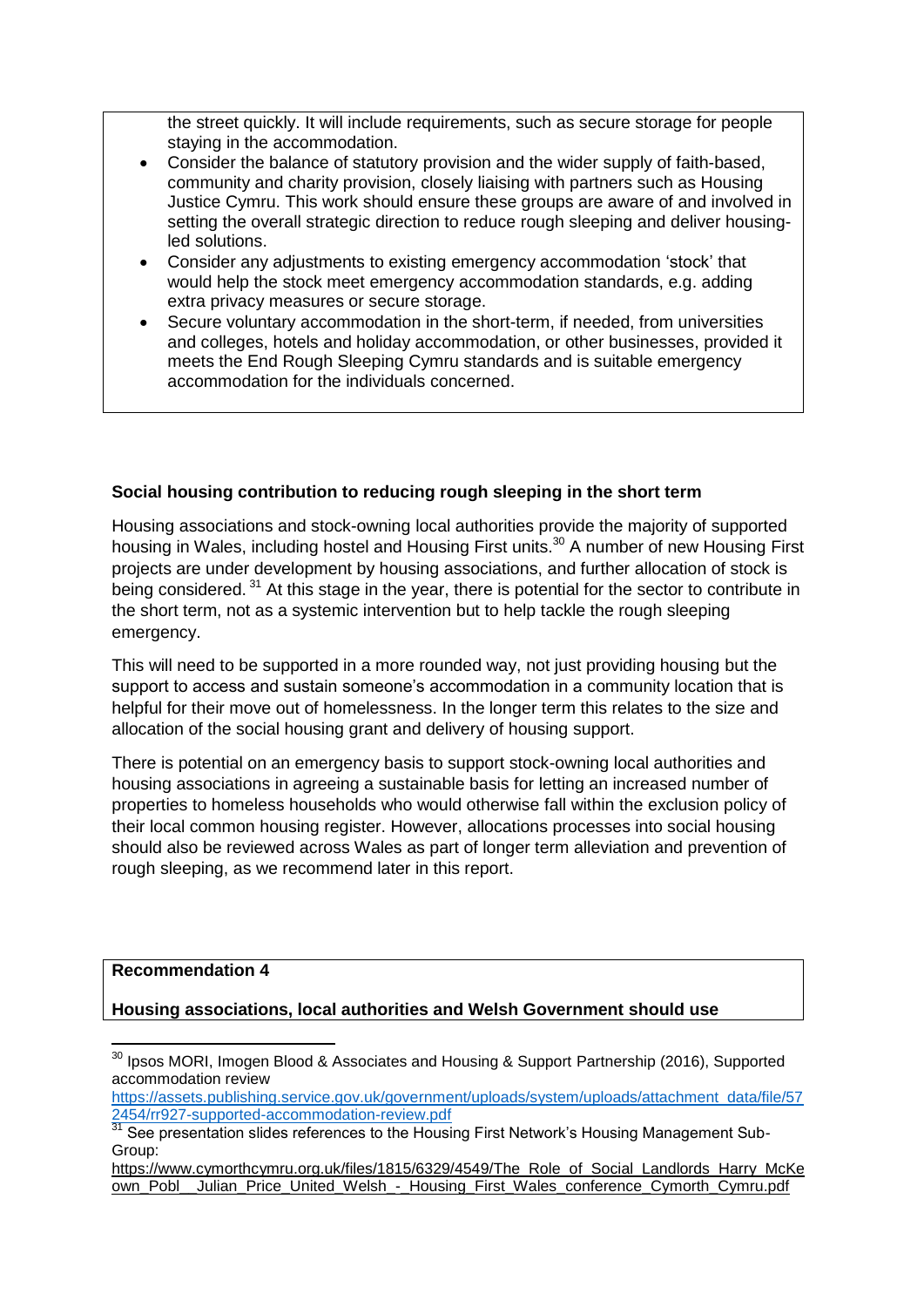**collective resources to maximise the number of social homes let to homeless households, particularly individuals who would otherwise sleep rough.**

Welsh Government should:

- Facilitate a discussion with Community Housing Cymru, WLGA, Registered Social Landlords and stock-holding local authorities, to identify target areas and facilitate discussions between housing associations and local authorities to identify additional and targeted support and housing to support emergency need.
- Contact relevant people in the Department of Work and Pensions (and Job Centres Plus) to agree fast-track homelessness prevention/relief measures so that housing benefit can continue if people move to short term housing provision. The Department of Work and Pensions is already undertaking work in England under its 'duty to refer' in the Homelessness Reduction Act 2018 and this could be extended on a voluntary basis to Job Centres Plus in Wales.
- Promote use of Discretionary Housing Payments and the Discretionary Assistance Fund to support this recommendation.

Community Housing Cymru and WLGA should:

 Lead work with housing associations and local authorities to support them to respond quickly to the emergency need for people who are rough sleeping or at immediate risk.

Local authorities and housing and support delivery partners:

- As part of duties set out in the Housing (Wales) Act 2014, local authorities should inform Registered Social Landlords in their areas about the nature of need and level of housing stock required.
- Agree on a case-by-case basis and linked to multi-agency case conferences when rehousing individuals in these properties is the best option.
- Ensure relevant local stakeholders and public understand why particularly vulnerable people are rehoused before other people because of the risks of not taking this action.
- Contribute to the partnership, particularly in the planning and provision of support for the person to access and sustain a tenancy.
- Support people to make applications for discretionary funds to help with rehousing.

#### **Public awareness and action**

**.** 

Polling evidence from winter 2018 for Crisis suggested a majority of adults across Wales (59%) and Britain as a whole did not know what to do when they see someone who is homeless.<sup>32</sup> Only a minority of adults in Wales in recent, separate polling recalled hearing about long-solutions to rough sleeping (18%), despite a much larger proportion of adults saying they had heard about rising levels of homelessness and rough sleeping (67%).<sup>33</sup>

 $32$  YouGov Plc (2018) Total sample size was 2,031 adults. Fieldwork was undertaken between 14th -15th November 2018. The survey was carried out online. The figures have been weighted and are representative of all GB adults (aged 18+). Question: To what extent do you agree or disagree with each of the following statements? Statement: "I don't usually know what I should do to help when I see someone who is homeless"

<sup>33</sup> nfpSynergy (2019), *Celtic Charity Awareness Monitor*, June 2019, by nfpSynergy for Crisis. Base: 1,000 adults 16+, Wales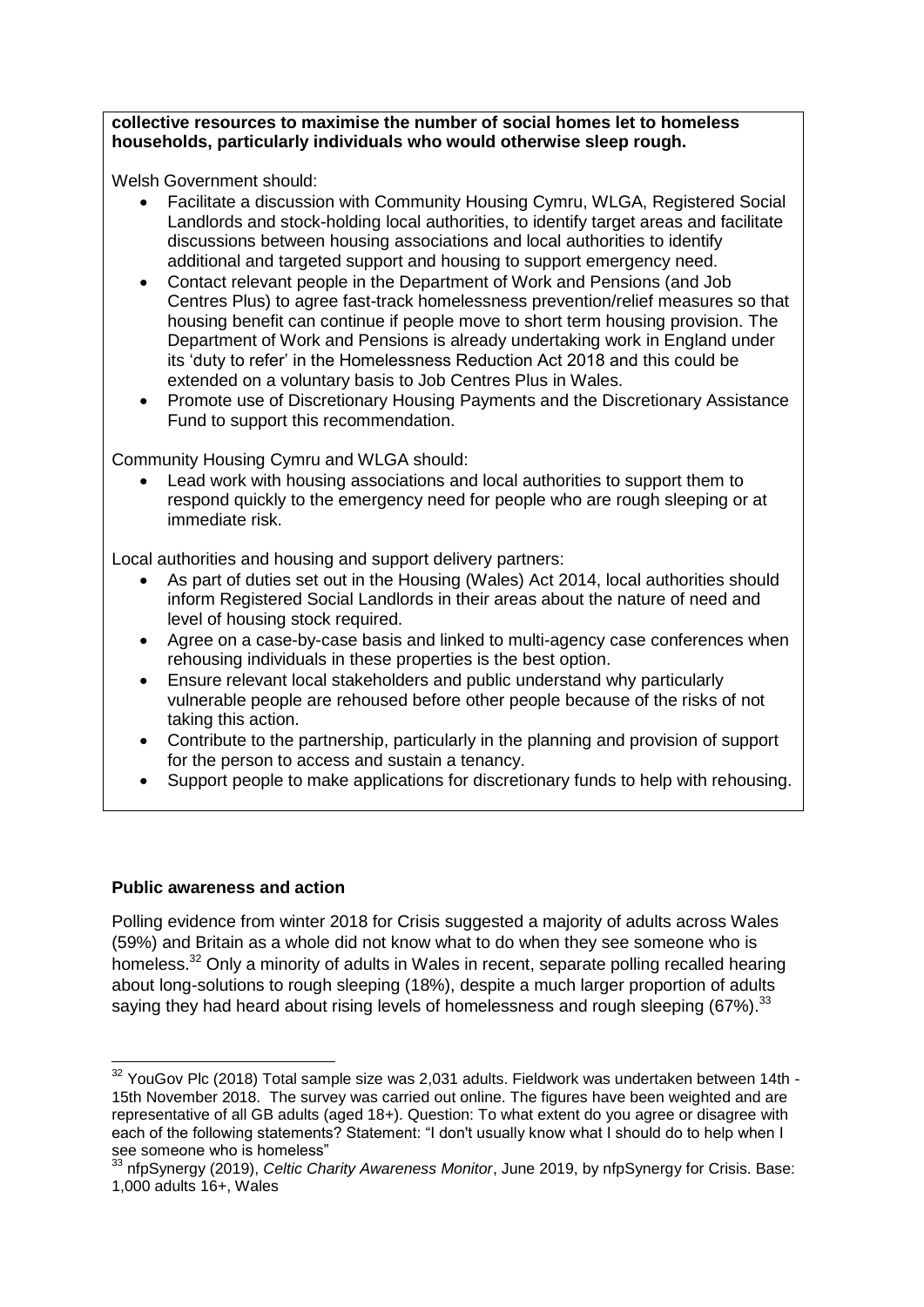This echoes the findings of research by the FrameWorks Institute into media and public understanding of the causes and solutions to homelessness, which also found public thinking was based on misunderstandings of the causes and solutions to homelessness. These misunderstandings are reinforced by the communication and discussion about homelessness in the public sphere. $34$  Based on data from experimental surveys, the FrameWorks Institute recommends changes to current communication to help the public better understand the problems and solutions to homelessness.<sup>35</sup>

This recommendation will help harness the goodwill and efforts of people and organisations who want to help people who are rough sleeping. While it would start as a short-term recommendation it should be continued into the longer-term, particularly to help members of the public contribute to strategic action that will ultimately end homelessness.

Based on the fact that many of these very short-term recommendations will be delivered on a 'voluntary' basis by services there is a need to involve all government departments, public services, local authorities, housing providers, and community and faith groups as participants in this campaign, both to take the actions set out in this report and to encourage the public to be aware and take helpful action.

#### **Recommendation 5**

**People and organisations that communicate about homelessness in public should agree a common approach to framing, messages and calls to action about homelessness. This will help members of the public and volunteers have a clearer idea about what they can do in the short term to help people who are rough sleeping or homeless, and in the longer term what they can do to help end homelessness.** 

As part of this partners should:

 $\overline{\phantom{a}}$ 

- Deliver a public awareness campaign, building on the recent 'Play Your Part' campaign led by Cymorth, recent campaigns led by the Welsh Government, and the Housing First Network's communication group. It should draw on the insight and evidence on framing homelessness and on public understanding of homelessness in Wales.
- Set objectives for the campaign to bring about changes in public attitudes and public behaviour towards people experiencing homelessness and to help the public take action to end homelessness. People should feel informed and prompted about the short and longer term actions they can take. At key points in the campaign partners should monitor and evaluate against these objectives.
- Promote human interaction, kindness and compassion between people who are experiencing homelessness and members of the public, businesses and other people
- Encourage faith-based and community-led approaches that will help support people out of homelessness in the shorter and longer term.

<sup>34</sup> O'Neil, M., Gerstein Pineau, M., Kendall-Taylor, N., Volmert, D., Stevens, A. (2017) *Finding a Better Frame: How to Create More Effective Messages on Homelessness in the United Kingdom*. FrameWorks Institute.

<sup>&</sup>lt;sup>35</sup> Nichols, J., Volmert, A., Busso, D., Gerstein Pineau, M., O'Neil, M. and Kendall-Taylor, N. (2018) *Reframing Homelessness in the United Kingdom: A FrameWorks MessageMemo*. FrameWorks Institute.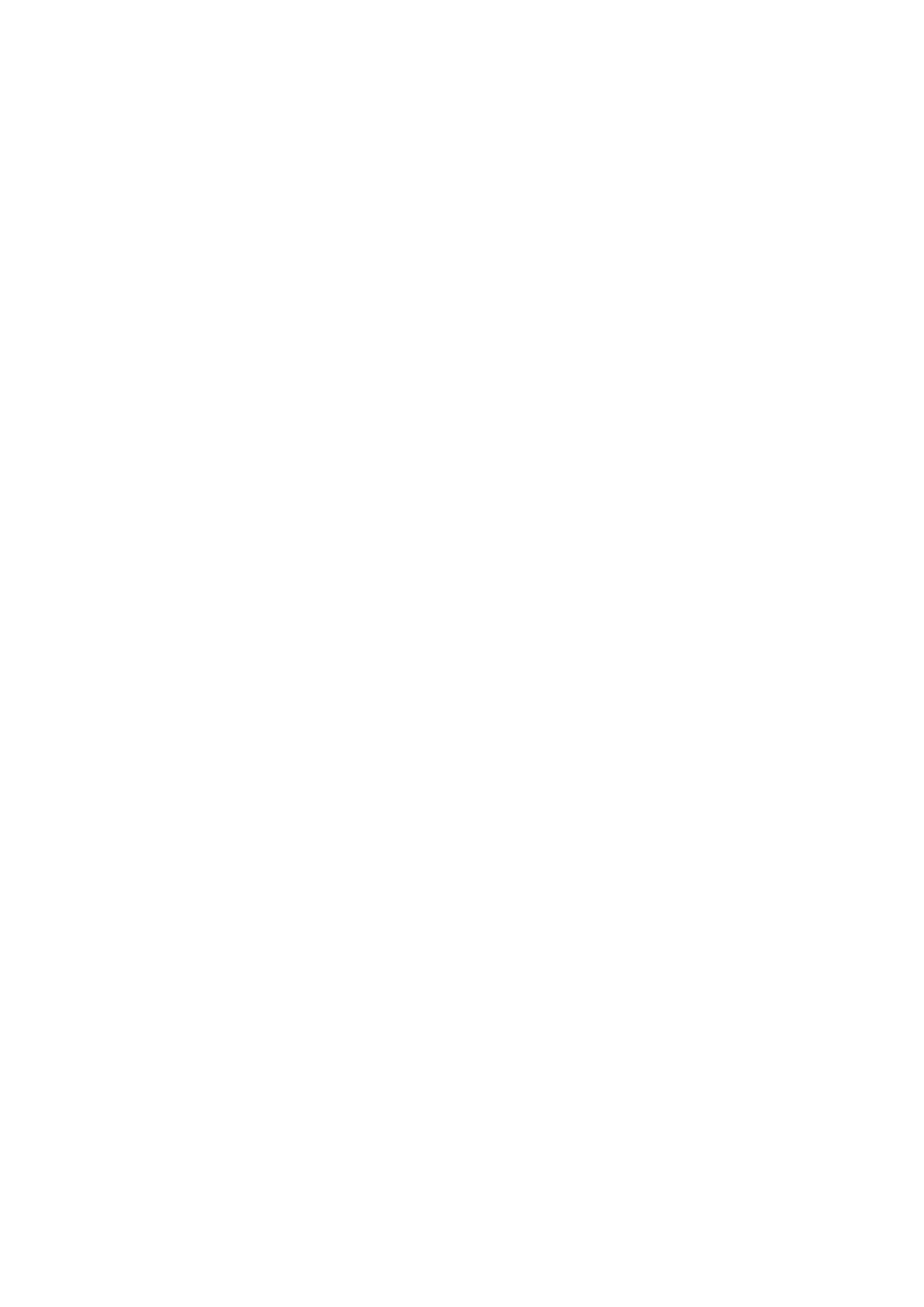## **Preventing rough sleeping**

These recommendations should be read with the previous recommendations for reducing rough sleeping in the short term leading up to the winter of 2019-20. Many of those very short term recommendations should continue as the means for supporting people who are already rough sleeping at any given time.

These recommendations on preventing rough sleeping beyond the very short term should also be read along with the forthcoming recommendations from the Action Group on homelessness prevention. The forthcoming recommendations will go 'upstream' from the crisis point of rough sleeping and across the five categories of prevention this report mentioned earlier. These recommendations also build on the existing local homelessness strategies and work to prevent homelessness under the Housing Act 2014.

Ultimately, we can only end rough sleeping by ensuring all forms of homelessness are rare (prevented as much as possible), brief (responded to quickly) and non-recurrent (ended sustainably so it is only ever a one-off experience for people).

## **Working across public services**

People continue to become homeless and are forced to sleep rough following time in state institutions, such as prisons, the armed forces, and the NHS and social care systems. In many cases, people have been discharged directly into avoidable homelessness, which can be very harmful to the person and incurs extra costs to public services (according to one estimate, if 30 people have to sleep rough for 12 months this costs an extra £600,000 per year, rising to £1.2 million if this continues for two years).  $36$ 

There are pathways agreed between public services for people leaving institutions, such as prison, the care system, and health settings to be discharged into housing. However, they are not working, as people are clearly still being discharged from public organisations into homelessness and rough sleeping. Data from the most recent rough sleeping count questionnaires across Wales found: 37

- A "large number" of people sleeping rough had recently been in custody, most within three years and 49 per cent within 12 months.
- A "large proportion" of people had been in care before and a "significant number" had been in both care and custody.
- 37 per cent of people had been discharged from hospital with no fixed address, many of whom had gone back to sleeping rough.

Specific evaluations have recommended that the pathways for adults in the secure estate<sup>38</sup> and for health settings<sup>39</sup> still need to be implemented effectively. The Action Group agrees

**<sup>.</sup>** <sup>36</sup> Pleace, N. (2015) *At what cost? An estimation of the financial cost of single homelessness in the UK*. London: Crisis

<sup>37</sup> Rowlands, B. and Williams, J. (2019), *Analysis of 2-week National Rough Sleeper Count Questionnaires November 2018*. WLGA, Local Authorities Housing Networks. February 2019. https://www.wlga.wales/SharedFiles/Download.aspx?pageid=62&mid=665&fileid=2182

<sup>38</sup> Madoc-Jones, I., Hughes, C., Dubberley, S., Gorden.C., Washington, Dyer, K., Wilson, F., Ahmed, A., Lockwood,K., Wilding, M. (2018) *Evaluation of homelessness services to adults in the secure estate: Main findings report*, para. 8.2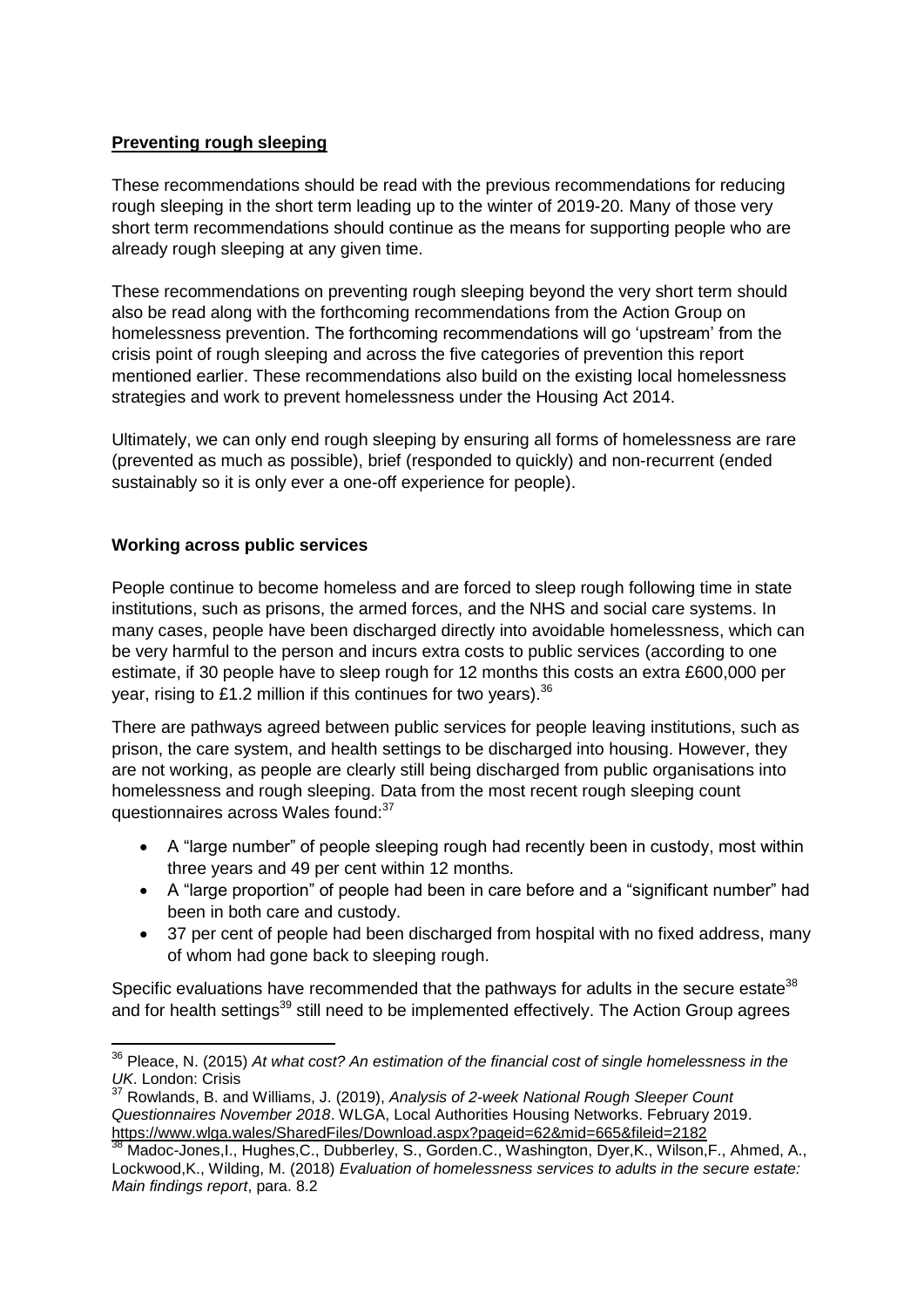that Welsh Government, local authorities and their partners should ensure that pathways are effective in stopping people being discharged into homelessness from any public institution. This may include local partnerships for the prevention of discharge from public institutions into homelessness and, if necessary, changes to regulation or primary law.

## **Recommendation 6**

#### **All public bodies must ensure that everybody discharged from a public institution has a sustainable housing solution.**

As part of this the Welsh Government should:

- Evaluate and implement any learning from the very short term recommendations in this report.
- Consider publishing periodic data on discharge into homelessness.
- Work with partners to map where expert housing and homelessness resource is in place and working for each pathway. This would be a housing and support expert, located in other services, who takes responsibility and is accountable for ensuring housing needs are assessed and suitable housing is secured through housing partners. Address gaps in expert resource, aim to re-promote the pathways, and report on outcomes.
- Include provision for Critical Time Interventions for people leaving state institutions.<sup>40</sup>
- Monitor the effect of these measures and consider a duty on wider public bodies to prevent discharge into homelessness, drawing on evaluation of the 'duty to refer' for housing support on public bodies in England. Any change in the law in Wales would need to be accompanied with effective resourcing and changes to practice.

All public institutions that have agreed pathways should:

 Cooperate with local authorities to resolve the rough sleeping emergency and, in the longer term, to deliver the pathways.

Local authorities and their partners should:

- Ensure there is a dedicated resource across the pathway in non-housing settings, including staff who have access to housing solutions services that hold the responsibility for preventing/relieving homelessness.
- Place designated homelessness and housing expertise in secure estate and prison settings to work with services to ensure everyone is discharged into safe and stable housing. This includes network coordinator roles that aim to improve relationships between probation and resettlement teams and local authority housing options/solutions.
- Implement the hospital discharge pathway and consider designated homelessness and housing expertise in health settings, drawing from practice such as the Pathway teams<sup>41</sup> operating in larger hospitals; and housing advisers in other health settings, such as housing officers in Bodelwyddan Hospital in St Asaph, Caerphilly, St Cadoc's Hospital in Newport, Royal Glamorgan in Rhondda Cynon

 $\overline{\phantom{a}}$ 

<sup>39</sup> A. Ahmed, M. Wilding, A. Gibbons, K. Jones, M. Rogers, I. Madoc-Jones (2018) *Postimplementation evaluation of Part 2 of the Housing Act (Wales) 2014*: Final Report. Cardiff: Welsh Government, GSR report number 46/2018, para. 12.34

<sup>40</sup> Downie, M., Gousy, H., Basran, J., Jacob, R., Rowe, S., Hancock, C., Albanese, F., Pritchard, R., Nightingale, K. and Davies, T. (2018) *Everybody In: How to end homelessness in Great Britain*. London: Crisis, p.111

<sup>&</sup>lt;sup>41</sup> For more information see [https://www.pathway.org.uk](https://www.pathway.org.uk/)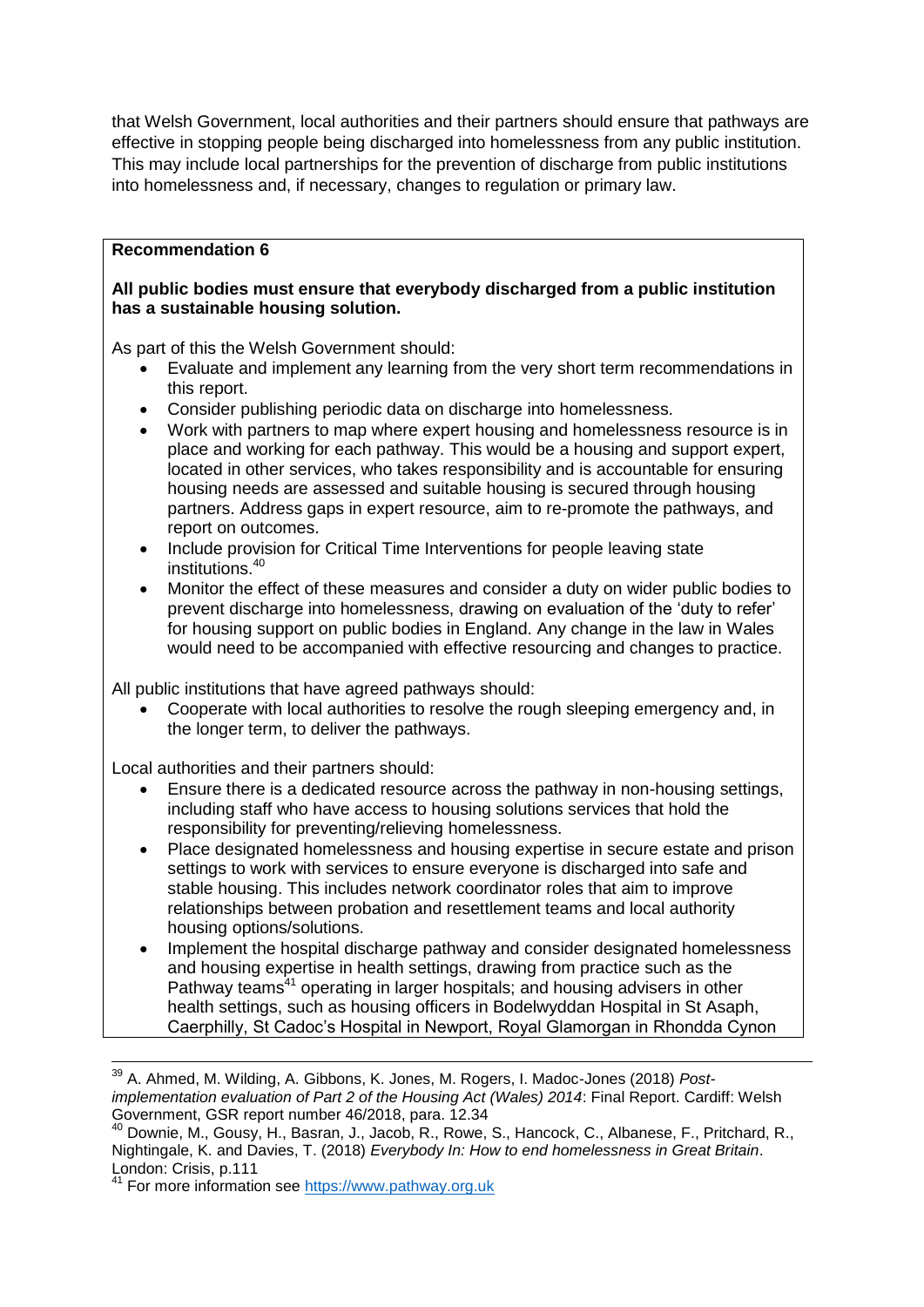Taf, and Llandough Hospital in the Vale of Glamorgan.

Revisit and re-promote the housing pathway for care leavers.<sup>42</sup>

There are many signs that a person may be at risk of homelessness and rough sleeping. Public services need to be aware of these signs and to be able to act on them and they can include:

- People staying on the sofas of friends, family or others.
- Households in social or private rent arrears.
- People with increased presentations to health services.
- Individuals experiencing or at risk of domestic abuse.
- Children arriving at school in distress or hunger.
- Children and young people experiencing multiple Adverse Childhood Experiences and/or in touch with youth services.
- People who have 'no recourse to public funds' as a result of their citizenship status.

People who could identify risk include the police, landlords, youth services, health professionals, teachers and other school staff. They need to be aware of the measures they can take to help prevent or rapidly respond to risk of homelessness.

Many of the necessary actions for the wider group of professionals are set out in the homelessness prevention duty for local authorities in the Housing (Wales) Act 2014, and all of the actions are possible already. However, there is a case to consider whether all public bodies and bodies receiving significant public funding should be duty-bound to help prevent homelessness and to co-operate in preventing and relieving homelessness and rough sleeping. This approach builds on Recommendation 2 and the idea of ensuring public bodies to 'whatever it takes' to prevent and resolve rough sleeping quickly.

#### **Recommendation 7**

**Where people are identified as being at risk of homelessness, and ultimately rough sleeping, there needs to be a 'no wrong door' approach to action (and referral to housing support as a minimum).** 

As part of this Welsh Government should:

- Ensure an 'ask and act' approach for public services in response to homelessness risk but also consider regulation or legislation on public bodies in the longer term. Work with partners on an awareness and action programme tailored to particular professional groups (e.g. GPs, staff in A&E and teaching staff) to help them understand the risks and have clear actions they can take in their role/setting to respond.
- Establish a comprehensive training and wellbeing programme for all professionals who are likely to identify people at risk of homelessness and rough sleeping.
- Use existing structures to involve a wider group of services, such as Public Service Boards, Community Safety Partnerships and Regional Partnership Boards.

 $\overline{\phantom{a}}$  $42$  The care leavers pathway:

[https://www.barnardos.org.uk/sites/default/files/uploads/Care%20leavers%20accommodation%20and](https://www.barnardos.org.uk/sites/default/files/uploads/Care%20leavers%20accommodation%20and%20support%20framework%20for%20Wales%20October%202016%20%28PDF%29.pdf) [%20support%20framework%20for%20Wales%20October%202016%20%28PDF%29.pdf](https://www.barnardos.org.uk/sites/default/files/uploads/Care%20leavers%20accommodation%20and%20support%20framework%20for%20Wales%20October%202016%20%28PDF%29.pdf)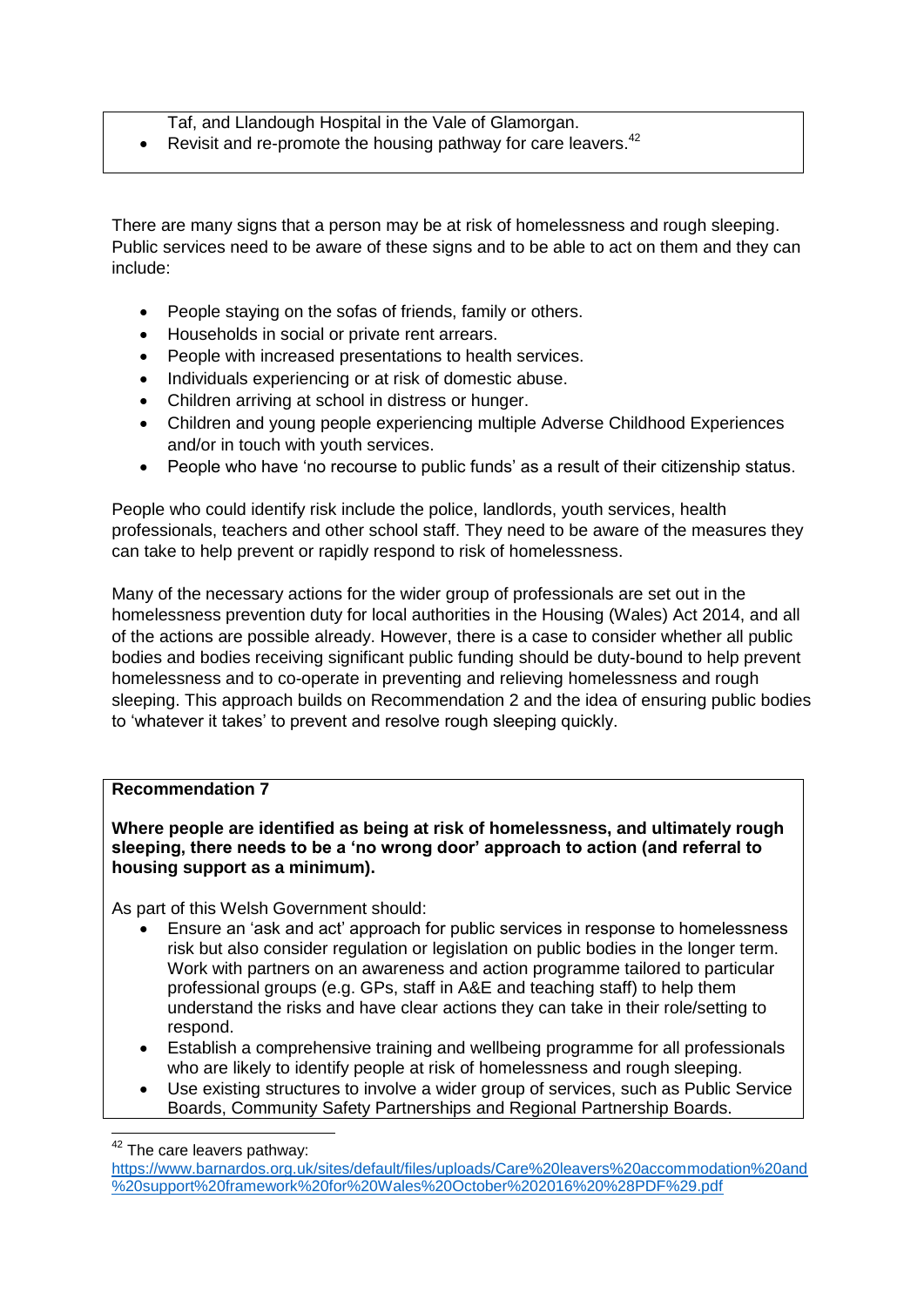Local authorities should:

- Promote a single point of contact in each area for statutory service partners with a referral process that gives local authorities enough information to respond.
- Facilitate an immediate multi-agency conference if someone is at immediate risk of rough sleeping, including local authority housing teams, local homelessness agencies, and all other relevant parties, ensuring the rough sleeping does not happen.

#### **Making homelessness brief and non-recurring**

In many cases, the best option for a person (and, if relevant, their family) is to stay in the home they are already in and not to be homeless in the first place, and not be at risk of rough sleeping. However, there are cases where this is not possible or desirable (e.g. if someone's personal safety is at risk or they are in a harmful relationship), but the situation should be addressed at the earliest opportunity.

When someone is actually likely to lose their home, most people need quick access to a mainstream and permanent home with some level of support. This should be the default assumption. The prevention of homelessness (including through tenancy sustainment) and relief are consistent with the work local authorities already do to prevent homelessness under their duty in the Housing (Wales) Act 2014.

If someone has support needs, especially if there are particularly complex needs (e.g. if there is a significant mental health issue and dependency), then Housing First is proven to be the right option. This assumes that any Housing First support is fully tried and tested and shows fidelity to the well-evidenced approach. In a small proportion of cases, primarily for reasons of safety of the individual or others, or through choice (for example, for a young person), then more specialist care and housing may be needed temporarily or permanently.

While the evidence for Housing First is "exceptionally strong" for a housing-related support intervention for rough sleepers it is not a panacea.<sup>43</sup> It is suitable for people with more complex support needs and must be delivered with the full fidelity to the model. For a broader group of people experiencing homelessness or the threat of it, however, the principle of rapid access to support and (re)housing can happen in different ways, such as Critical Time Interventions.<sup>44</sup>

The Homelessness Action Group will make full recommendations on this approach when it answers its Question 3, on how to establish a rapid rehousing approach across Wales. However, for this report it is important to show what role rapid rehousing can have in ending rough sleeping specifically.

#### **Recommendation 8**

**<sup>.</sup>** <sup>43</sup> Mackie,P., Johnsen, S., and Wood, J. (2017) *Ending rough sleeping: what works? An international evidence review*. Crisis: London, p. xi

<sup>44</sup> Downie, M., Gousy, H., Basran, J., Jacob, R., Rowe, S., Hancock, C., Albanese, F., Pritchard, R., Nightingale, K. and Davies, T. (2018) *Everybody In: How to end homelessness in Great Britain*. London: Crisis, p.111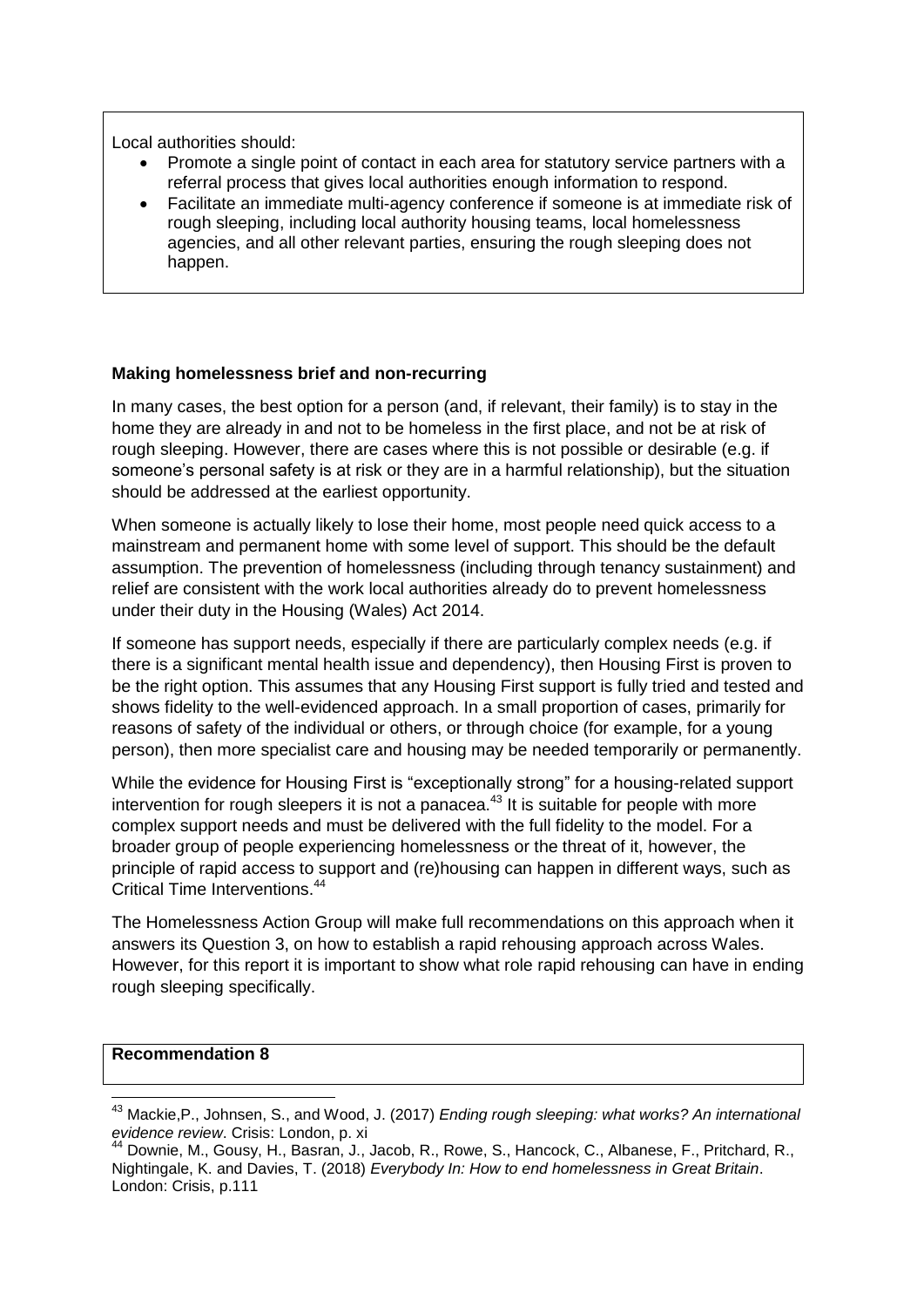**Tenancy sustainment and rapid rehousing (including Housing First where appropriate) should be the default approach to support people who are at risk of homelessness or rough sleeping and brought about through a rapid rehousing transition process.**

As part of this Welsh Government should:

- Provide transition support to local authorities for effective transition plans. Financial support will be needed to help each local authority area to move from the existing system to a new system and culture the complement existing prevention work. This cost will need to be modelled as part of the process of developing Rapid Rehousing Transition Plans.
- Provide national leadership on the scaling up of Housing First, including ensuring adherence to the well-evidenced fidelity model and use fo every individual who needs this particular solution.

Local authorities should:

**.** 

- Define a Rapid Rehousing Transition Plan (RRTP) to ensure that rapid rehousing and Housing First do not become optional 'add-ons' but are fundamental components of a local housing and homelessness plan, where planning and supply of housing is fully informed by the projected level of need for people at risk of homelessness.
- Use the learning from the develop of RRTPs in Scotland, e.g. the Glasgow Homeless Network has written guidance on how to develop a transition plan.<sup>45</sup> Rapid rehousing transition plans will necessarily include both commissioning and decommissioning of services from those that maintain people in homelessness to those that move people rapidly into mainstream housing solutions. This should be transparent and strategic, set out in the RRTP and should not include service cuts ahead or instead of new provision. The end result will be a reduction in overall use and lengths of stay in temporary accommodation.

# **No evictions from social housing into homelessness**

Recent research commissioned by the Welsh Government about social housing evictions in Wales shows that practice is extremely variable, ranging from 0.0 to 9.9 evictions per 1,000 units.<sup>46</sup> Community Housing Cymru has expressed support for an approach of no evictions into homelessness but has said the provision of housing-related support services will need to be increased in order to help housing associations achieve this, alongside better developed partnership working between housing associations, local authorities and support organisations.

The Welsh Government should therefore increase funding for the Housing Support Grant to enable local authorities to commission more housing-related support services that will help people to maintain social tenancies. Training in psychologically-informed environments should also be made further available to social landlords, particularly in relation to their housing management functions to help them create the conditions and develop the practices needed to reduce evictions.

 $45$  Glasgow Homeless Network's guidance and templates for Rapid Rehousing Transition Plans: https://www.ghn.org.uk/rapid-rehousing-transition-plan/

<sup>46</sup> Opinion Research Services (2019) *Understanding Social Housing Evictions in Wales*; [https://gov.wales/sites/default/files/statistics-and-research/2019-07/understanding-social-housing](https://gov.wales/sites/default/files/statistics-and-research/2019-07/understanding-social-housing-evictions-in-wales.pdf)[evictions-in-wales.pdf](https://gov.wales/sites/default/files/statistics-and-research/2019-07/understanding-social-housing-evictions-in-wales.pdf)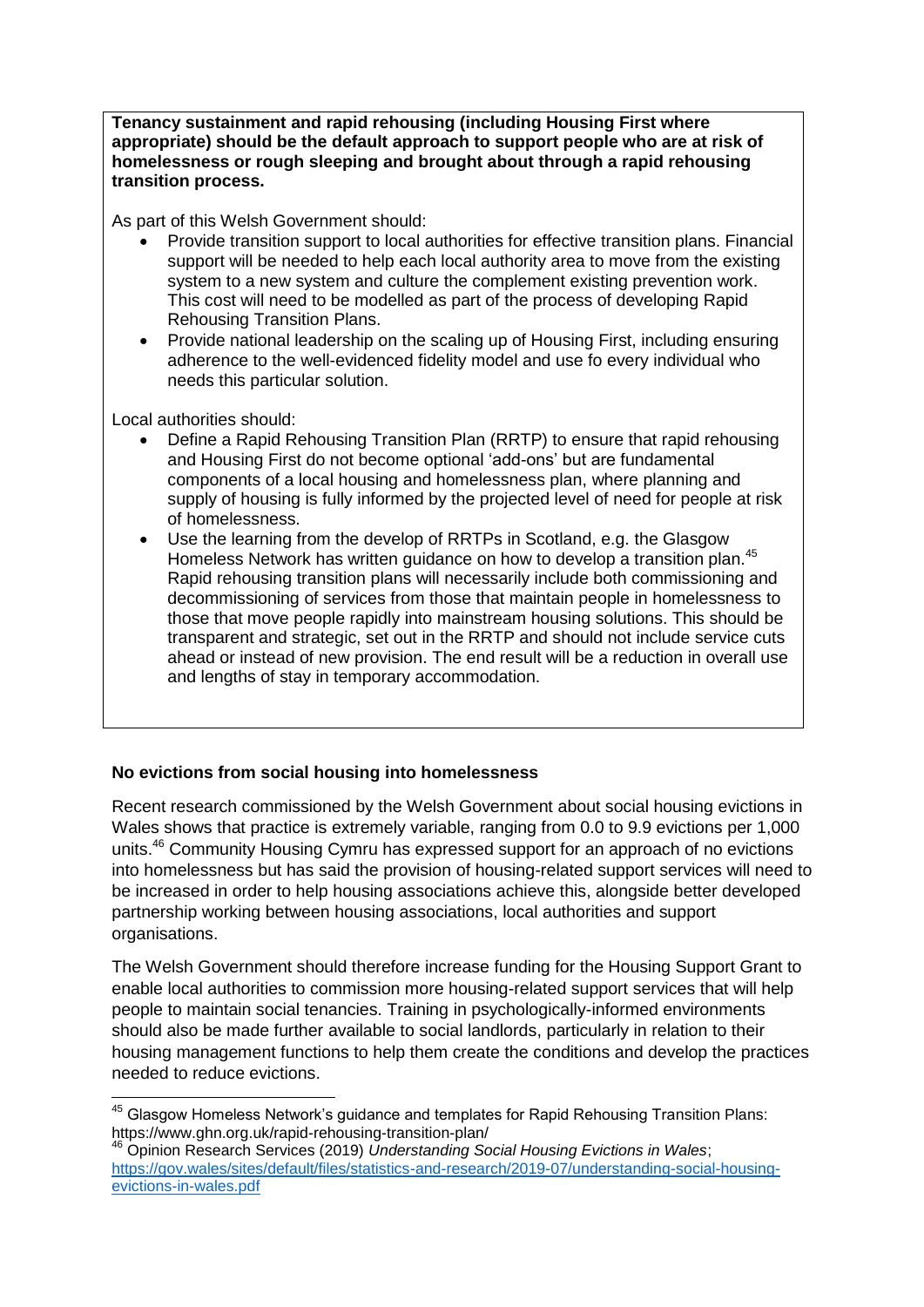For social housing in particular there must be a new settlement. The Action Group noted the wider debate about regulation in this area, e.g. housing association regulations and/or a regulator with powers to address homelessness. However, the Action Group also noted the importance of making sure each element of the system is working to achieve the desired outcome of no evictions and the importance of making systemic changes to ensure:

- A supply of housing stock that is affordable to people at risk of homelessness and in communities that help people build their lives.
- Allocations processes that ensure people at risk of homelessness can access the affordable housing stock.
- Access to support to sustain tenancies and prevent homelessness.

These changes can be linked with the response to the affordable housing supply review. While the Action Group did not rule out the fact that regulation might be needed in the longer-term, this report recommends a 'pact' between Welsh Government, local authorities and social housing providers to progress a 'no evictions into homelessness' policy in the shorter term.

#### **Recommendation 9**

#### **A pact should be agreed to ensure no evictions from social housing (or housing supported by the public purse) into homelessness, and increased allocations to homeless households.**

As part of this pact:

- Welsh Government should collect and publish data on allocations and evictions, including people at risk of homelessness. This could be based on the CORE dataset in England.<sup>47</sup>
- As part of the response to the affordable housing supply review, the Welsh Government should take a new approach to allocating the social housing grant, which requires a commitment from social landlords to contribute to ending homelessness. This could include measures to increase allocations to people with experience of homelessness and reduce and end evictions into homelessness.
- Social landlords should ensure a person-centred approach to allocating housing and remove any barriers to homeless households accessing social housing This aim has cross-party support in the 2018 National Assembly committee report on rough sleeping.<sup>48</sup> All areas should also look to have a common allocation policy alongside the development of good practice in allocations.
- Social landlords should take a psychologically-informed approach to housing management functions and have access to specialist support from other providers.
- All parties should agree measures for managed move-on (a case conference approach with local authorities) where it is in a person's best interests to move on from housing they were previously allocated, ensuring they are not at risk of homelessness.
- All parties should agree use of Housing Support Grant funds to deliver specific support needs and governments should consider duties or hypothecation of funds to ensure this happens. The Welsh Government should increase the Housing Support Grant budget to ensure that more housing related support services are

 $\overline{\phantom{a}}$ <sup>47</sup> CORE data:<https://core.communities.gov.uk/>

<sup>48</sup> National Assembly for Wales (2018) Equality, Local Government and Communities Committee report - Life on the streets: preventing and tackling rough sleeping in Wales, p.40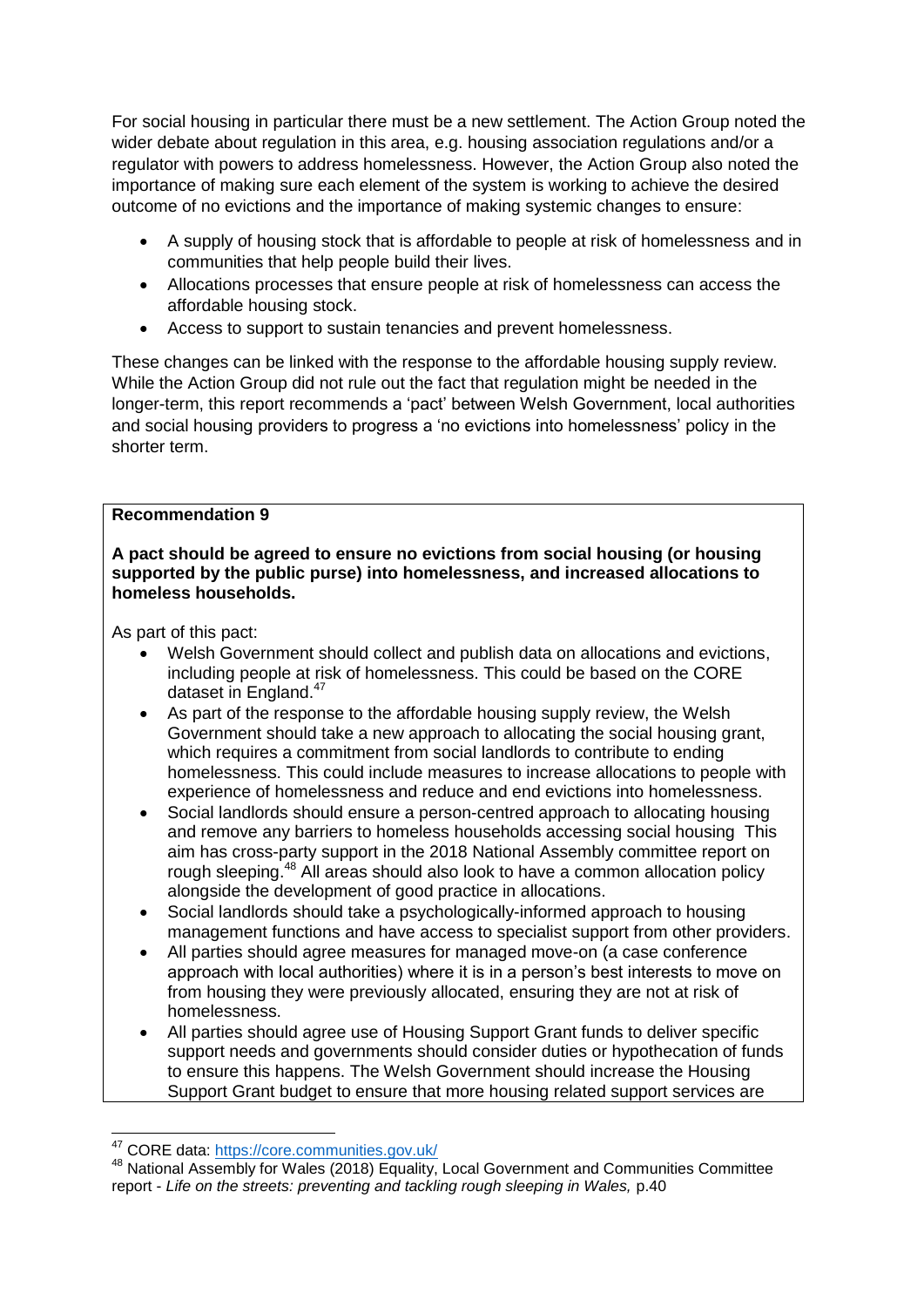available to reduce evictions from social housing. This should include the provision of intensive support to people who would otherwise be at most risk of eviction.

• If Registered Social Landlords' measures to strengthen partnerships to reduce and end evictions into homelessness do not deliver a reduction then RSLs should accept a duty to prevent homelessness.

## **A right to adequate housing**

A right to adequate housing should be the principle underpinning support for people at risk of homelessness. This should be reflected in law and its guidance but also needs accompanying in practice, for example by building enough social housing to meet the needs of people at risk of homelessness or on low incomes. One study of social housing need in Wales estimates that 4,000 additional new social homes are needed every year for 15 years to address backlog and provide for need.<sup>49</sup>

As well as truly affordable housing there is a need for support services to extend and protect the right to adequate housing. Recommendation 2 noted current barriers to supporting people who take drugs, partly due to the law. Policing of drug legislation disproportionately affects people who sleep rough and have other vulnerabilities.<sup>50</sup> Data also suggest that 1 in 10 people who inject drugs are admitted to hospital each year across the UK as a result of harm from the unsafe conditions on the street. This can have a "substantial impact" and there is a risk of death or life-changing injury or amputation due to infections.<sup>51</sup>

There are policy interventions proven to work for people with these support needs and to deliver the basic human need for housing and support. The evidence says Housing First has been "proven to be highly effective" to support people with co-occuring substance use and/or mental health problems.<sup>52</sup> While there has been a visible increase in the number of people who might need this support, estimates suggest the overall number is relatively small (around 600 people who would benefit from Housing First support across Wales).<sup>53</sup>

### **Recommendation 10**

 $\overline{\phantom{a}}$ 

**Remove the barriers and address misunderstandings that stop people at risk of homelessness or who are rough sleeping from accessing the basic human need for adequate housing and support.** 

As part of this the Welsh Government should:

Rapidly review with focus local authorities the learning from any short-term

[https://assets.publishing.service.gov.uk/government/uploads/system/uploads/attachment\\_data/file/75](https://assets.publishing.service.gov.uk/government/uploads/system/uploads/attachment_data/file/756502/Shooting_up_2018.pdf) [6502/Shooting\\_up\\_2018.pdf](https://assets.publishing.service.gov.uk/government/uploads/system/uploads/attachment_data/file/756502/Shooting_up_2018.pdf)

<sup>49</sup> Bramley, G. (2018) *Housing supply requirements across Great Britain: for low-income households and homeless people*. London: Crisis and National Housing Federation

 $50$  See the evidence from the Enhanced Harm Reduction Group for Wales (2018):

[https://gov.wales/sites/default/files/publications/2018-08/Submission-enhanced-harm-reduction-group](https://gov.wales/sites/default/files/publications/2018-08/Submission-enhanced-harm-reduction-group-for-wales.pdf)[for-wales.pdf](https://gov.wales/sites/default/files/publications/2018-08/Submission-enhanced-harm-reduction-group-for-wales.pdf)

 $\overline{51}$  Public Health England (2018), Health Protection Scotland, Public Health Wales and the Public Health Agency (Northern Ireland) Shooting Up: Infections among people who inject drugs, 2017 – November 2018 update

<sup>52</sup> Mackie,P., Johnsen, S., and Wood, J. (2017) *Ending rough sleeping: what works? An international evidence review*. Crisis: London, p.xii

<sup>53</sup> Blood, I., Goldup, M., Peter, L. and Dulson, S. (2018) Implementing Housing First across England, Scotland and Wales. Imogen Blood & Associates. London: Crisis and Homeless Link, p.21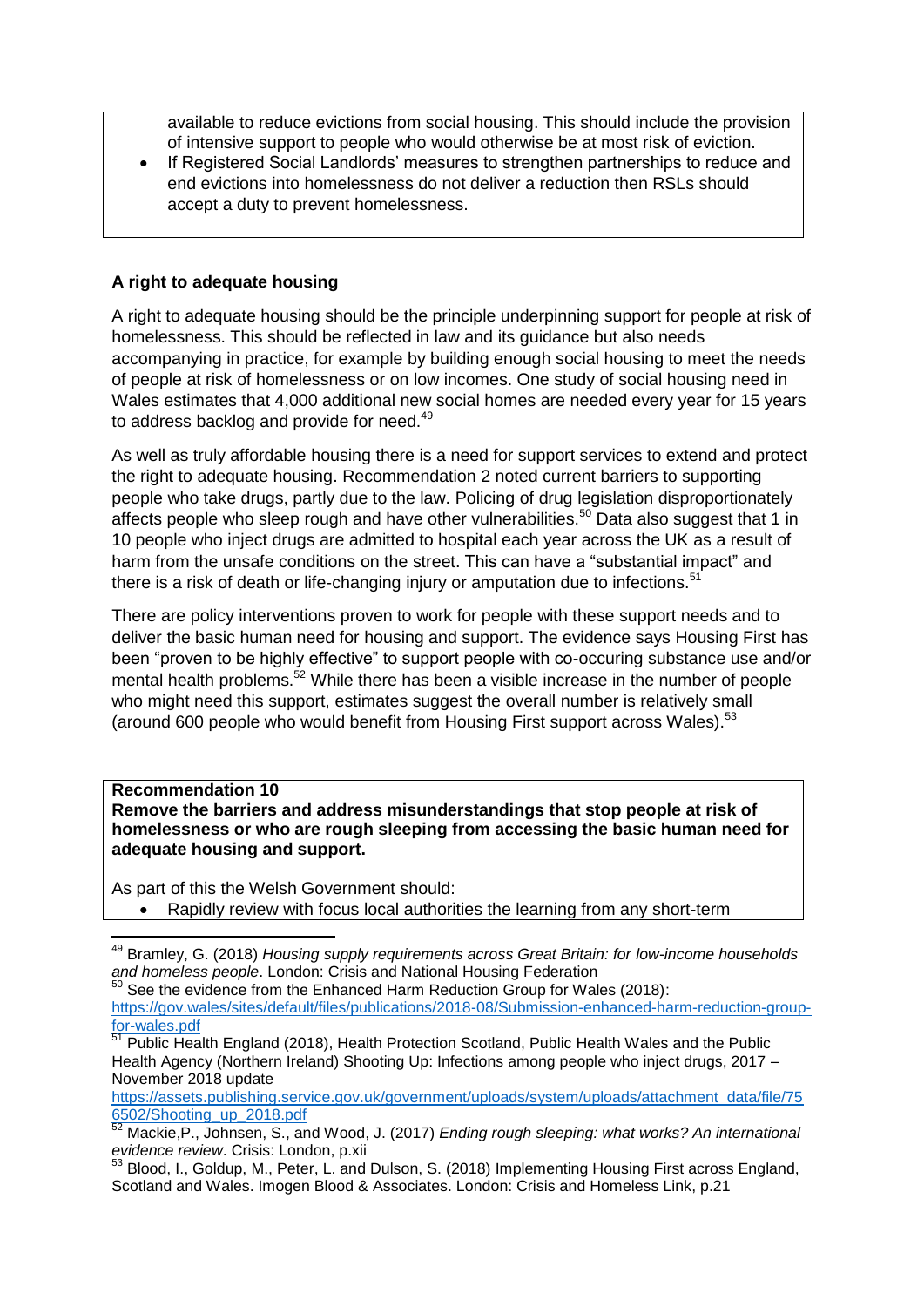relaxation in regulations and laws referred to in Recommendation 2.

- Abolish the concepts and practice of 'intentionally homeless' and 'no local connection' to ensure prevention or relief of rough sleeping is the foremost consideration. Establish the 'self-presenter principle', where local authorities fund homeless citizens in other local authority areas if they present there, firstly within Wales and then afterwards with the rest of the UK.<sup>54</sup> There was cross-party support for this when recommended by a National Assembly committee.<sup>55</sup>
- Abolish the concept and practice of priority need, using the options set out by the forthcoming priority need review. Welsh Government and its partners should phase out priority need progressively and hand-in-hand with both ensuring rapid rehousing becomes the default approach and meeting the need for extra social housing supply. While priority need is being phased out, in the short-term people who are rough sleeping or at risk of rough sleeping should automatically be considered as priority need as well as people leaving prison. This is a change that the cross-party National Assembly committee inquiry into rough sleeping largely supported.<sup>56</sup>
- Work with Substance Misuse Area Planning Boards, health services and local authorities to explore Heroin Assisted Treatment and further provision of Enhanced Harm Reduction Facilities (also known as 'supervised drug consumption rooms').<sup>57</sup>
- Consider the progress against Recommendation 7 (on 'no wrong door' to accessing support) and the case for a duty to refer/cooperate on wider public bodies to prevent homelessness and cooperate with prevention/relief work.
- Work with partners to ensure the supply and allocation of suitable and good quality housing to meet needs, including housing provided under the pact referred to in Recommendation 9.

Local authorities should:

 Ensure a 'No First Night Out' approach working with all public bodies to ensure noone at risk of rough sleeping actually sleeps out. Once the risk is identified then the multi-agency response must be to stop rough sleeping happen by providing an adequate alternative and the support to then address housing and other needs.

# **Commissioning of services for people rough sleeping or at risk**

We heard from the consultation with people working in housing and homelessness roles that longer-term funding is one of the clear priorities along with increasing accommodation supply and better referral routes with non-housing services.<sup>58</sup>

Commissioning, and therefore funding, needs to be on a sustained and long-term strategic basis (e.g. to bring about a 'no first night out' and rapid rehousing approaches) rather than promoting short-term bidding and short-term outcomes. Welsh Government can provide a

**<sup>.</sup>** <sup>54</sup> Mackie, P. and Thomas, I. (2016) *Transitory single homelessness in Wales*

<sup>55</sup> National Assembly for Wales (2018) Equality, Local Government and Communities Committee report - *Life on the streets: preventing and tackling rough sleeping in Wales,* p.27

<sup>&</sup>lt;sup>56</sup> National Assembly for Wales (2018) Equality, Local Government and Communities Committee report - *Life on the streets: preventing and tackling rough sleeping in Wales, p.27*<br><sup>57</sup> Seating and *streets: preventing and tackling rough sleeping in Wales, p.27* 

See the evidence from the Enhanced Harm Reduction Group for Wales (2018), [https://gov.wales/sites/default/files/publications/2018-08/Submission-enhanced-harm-reduction-group](https://gov.wales/sites/default/files/publications/2018-08/Submission-enhanced-harm-reduction-group-for-wales.pdf)[for-wales.pdf](https://gov.wales/sites/default/files/publications/2018-08/Submission-enhanced-harm-reduction-group-for-wales.pdf)

The fourth highest priority was 'Longer funding periods for services commissioned by Welsh Government and/or local authorities' with 80 per cent of respondents saying this is 'very important' and 18 per cent saying it is 'important'.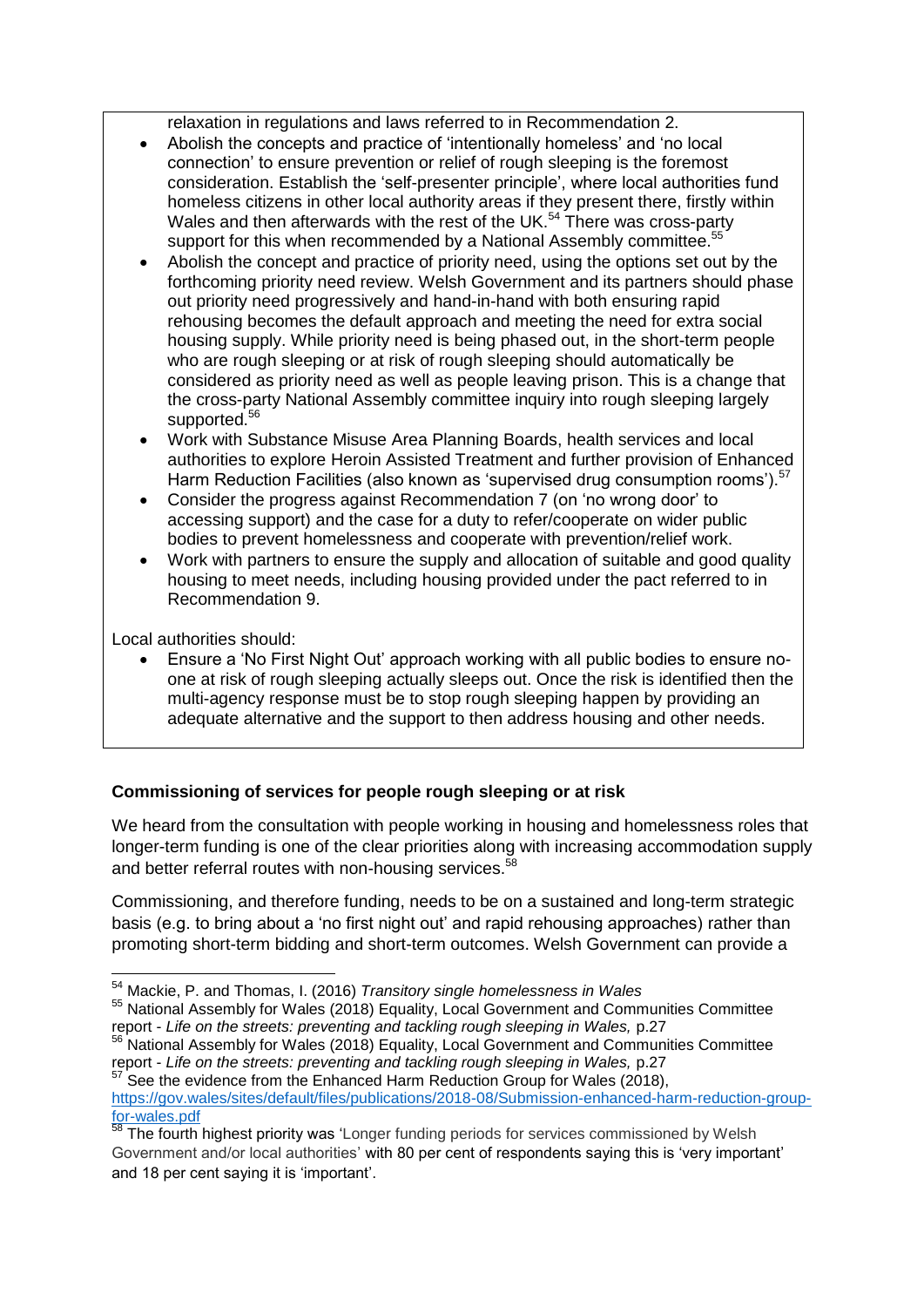strong lead in bringing this about by using longer-term commissioning guided by a strategy to end homelessness to help partners plan and deliver against this and to recruit and retain high quality staff.

Commissioned organisations need to be supported to provide psychologically-informed and sustainable support including assertive and empowered outreach, a diverse set of appropriate emergency accommodation settings, and a context of the default of homelessness services to be rapidly rehousing people in permanent, mainstream housing and accommodation with the right level of support if required.

The commissioning process needs to promote multi-agency and joined-up working with housing and homelessness solutions working effectively alongside health, justice, mental health, domestic abuse, and drug and alcohol services. Further work is needed to establish exactly what steps are needed to do this but it is likely to involve place-based strategic plans for ending homelessness as a mechanism for achieving joint budgets enabling joint commissioning. The Homelessness Action Group will be looking at this question in more detail in a later report.

Commissioning organisations should be held accountable for the right long-term outcomes, integrated with other measures to address poverty, inequality and destitution. This should operate under the principles of the Future Generations Act. For homelessness and rough sleeping specifically, outcomes should include a sustained reduction in rough sleeping to zero, and reductions in other forms of homelessness, such as 'sofa surfing' and stays in hostels.

#### **Recommendation 11**

**Commissioning of outreach services and other services for people who are rough sleeping or at risk of rough sleeping to promote sustained solutions that support people out of rough sleeping and homelessness for good.**

As part of this Welsh Government should:

- Set out an expectation that all public services will become psychologically informed environments and find ways to encourage this through commissioning in social care, mental health and Adverse Childhood Experiences. This should be part of the work of regional and public service boards.
- Consider setting indicative 3- or 5-year budgets for the Housing Support Grant to enable local authorities and their partners to plan strategically to reduce and end rough sleeping in line with these recommendations.

Local authorities should:

- Work with existing multi-agency models (such as the Multi-Agency Safeguarding Hubs) to link with other services.
- As part of the Housing Support Grant arrangements consider a commissioners' network for peer support and advice and the sharing of good practice.
- Phase out time limits on services for people who are rough sleeping or at risk of it. More generally ensure that their commissioning processes and practices allow organisations the resources and flexibility to deliver psychologically informed services, including the time to build trusting relationships with people experiencing homelessness and the funds to invest in support for staff delivering services.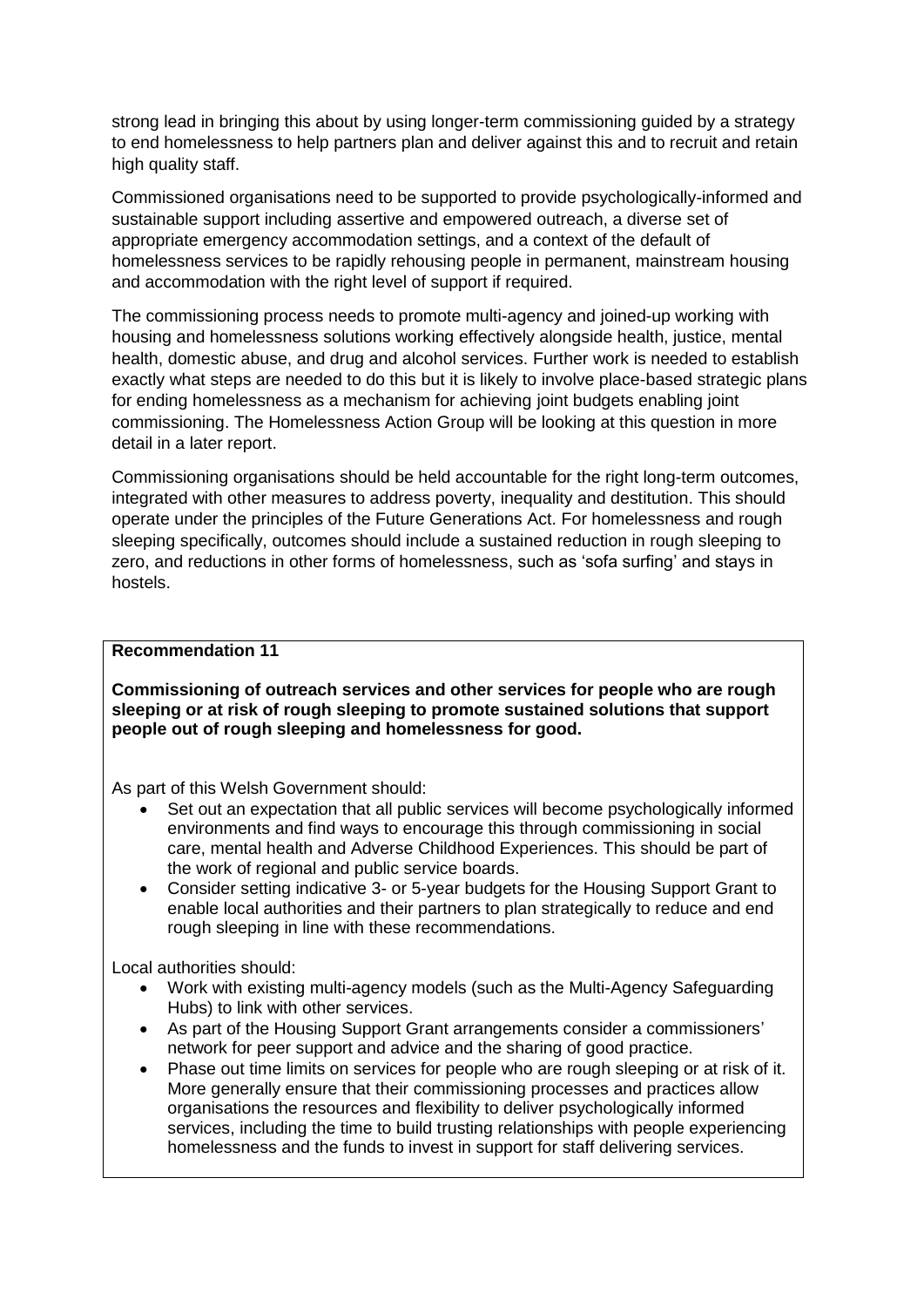## **Data on rough sleeping**

There are two broad types of data on rough sleeping – and wider forms of homelessness – that are particularly valuable. For governments, commissioners and policymakers there is a need for aggregated data on what works, e.g. which interventions are particularly effective, to better understand the problems and solutions in homelessness, and for tracking national, regional and local progress towards policy goals. For individual services and workers there is also a need for more immediate case data, so that when they encounter a person sleeping rough they can access reliable and useful data about the person and their history.

Welsh data does not currently fulfil either of these needs. The national rough sleeping count is only a point-in-time snapshot of overall trends and likely undercounts the actual prevalence of rough sleeping, which the Welsh Government acknowledges.<sup>59</sup> Local authority data on homelessness only gives part of the picture, given it provides information only on households accessing the support system at specific points in time. There is work under way to improve this, including the exploration of individual-level data and the rollout of the Street Homeless Information Network (SHIN).

SHIN represents an opportunity to go further than existing provision elsewhere (such as the CHAIN system in London), for example to link people who are rough sleeping with statutory data so that support providers know if a person has previously been in touch with a local authority and include wider sources of information, not just data from commissioned services. A recent options appraisal by the Centre for Homelessness Impact for the Scottish Government is a useful reference for this recommendation.<sup>60</sup>

#### **Recommendation 12**

**.** 

**National and local metrics and data collection need to be put in place to support the ambition to reduce rough sleeping to zero and to prevent homelessness in the short, medium and long term.**

This should support needs for real-time measurement of the number of people sleeping rough, by equipping outreach teams and others with the means to effectively record instances of rough sleeping and case-management details. The recent work on the Street Homeless Information Network across Wales could form the basis for this. Progress so far needs to be evaluated.

<sup>59</sup> Welsh Government (2019), *National Rough Sleeper Count, November 2018*. Published 5 February 2019, SFR 8/2019.

<sup>60</sup> Russell, D. and Thomas, I. (2019) *Better Data, Better Results - an options appraisal for a national data and monitoring system for street homelessness in Scotland*. Scottish Government and Centre for Homelessness Impact.